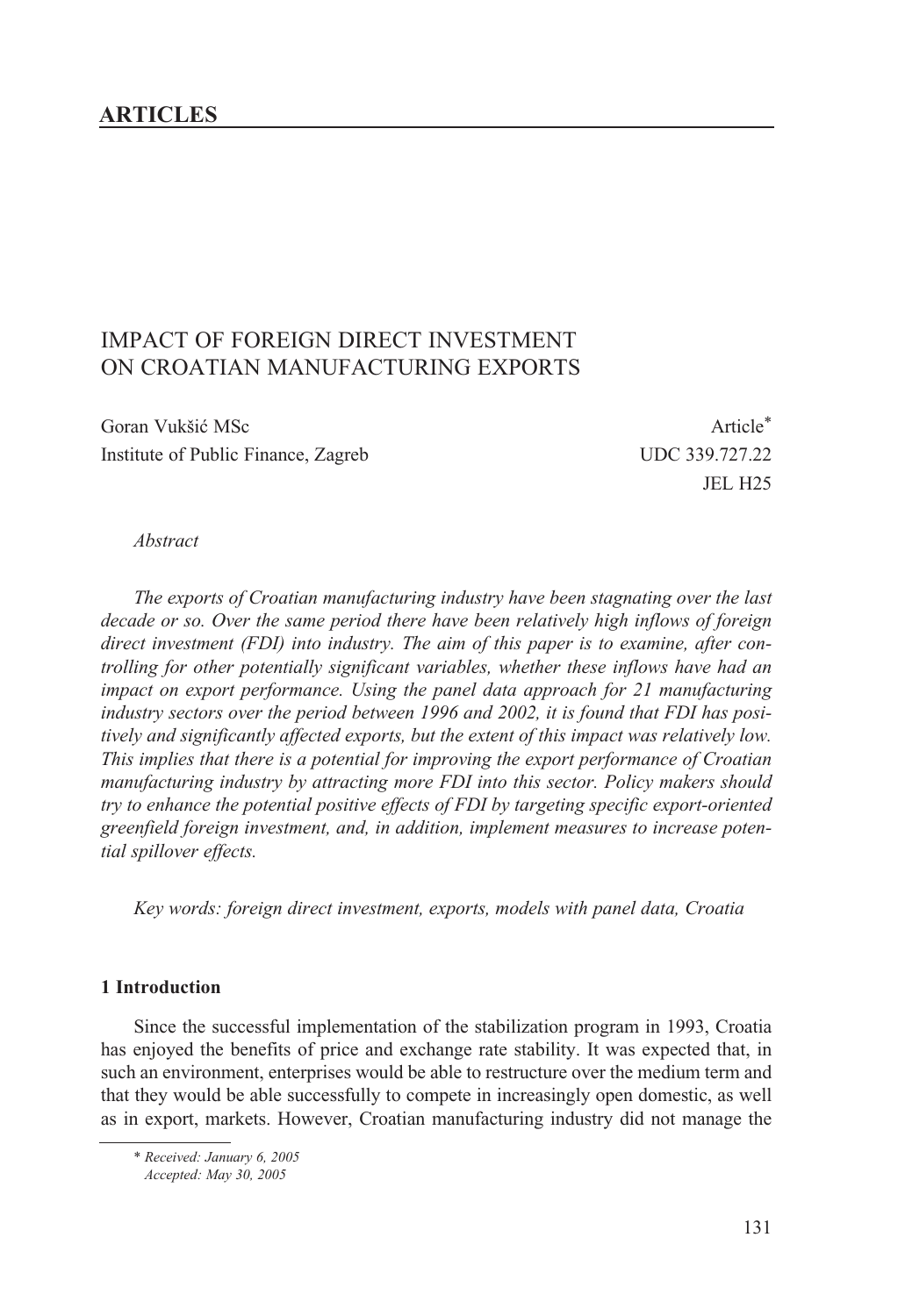necessary restructuring well, which has been reflected, among other things, in weak development of manufacturing exports over the last decade (Nikić, 2003). There have been several reasons for stagnating exports over this period, like for example the loss of important export markets in some other former republics of Yugoslavia, war conditions in Croatia and in the wider region, slow and inefficient privatization, low investment levels, too slow integration in the European and world economy, or low export competitiveness. As a consequence, the exports of goods from Croatia to the 12 EU countries, which amounted to 0.34% of all EU imports in 1993, fell to 0.19% in 2000. Over the same period, the corresponding percentage for the group of Central and Eastern European countries doubled (Galinec and Jurlin, 2003).

Since it is accepted that higher exports can contribute to accelerating economic development (*export-led growth strategy*), promoting exports has become one of the most important tasks of Croatian economic policy. In the case of Croatia, the high trade deficits on the current account of the balance of payments over the last decade underline the priority that should be assigned to export promotion (Stuèka, 2004). Several different policy measures can be applied for the accomplishment of this goal. Many domestic economists argue that the problem primarily arose because of an excessively stringent exchange rate policy and an overvalued exchange rate over the period since the implementation of the stabilization program, and thus propose currency depreciation as a necessary policy measure (Nikić, 2003). On the other hand, some argue that wages rose too fast relative to productivity increases, making the industrial production in Croatia too expensive and thus endangering export competitiveness. Another problem contributing to the relatively low competitiveness of manufacturing industry is a lack of modern technology (and possibly of capacity) in production, due to the comparatively low investment rates during the war period and the years thereafter (Galinec and Jurlin, 2003).

Recent literature and the experience of some other countries indicate that there may be export-promoting effects from inward foreign direct investment (FDI). But although Croatia has been relatively successful in attracting foreign investors, as measured in cumulative FDI stock per capita, the stagnating exports over the same period imply that, at the first glance, this has played no role in promoting exports. However, more detailed analysis of this relationship is needed, to account for the effects of other potentially important variables before any such conclusion is drawn.

The first aim of this paper is to investigate the determinants of the weak export development over the observed period. Among other macroeconomic variables, special attention is given to the role of the increasing FDI stock in Croatian manufacturing industry. Some policy measures will be given, which should contribute to building and/or strengthening the link between FDI and exports in future.

The structure of the paper is as follows: first, some developments in the Croatian economy relevant for exports and competitiveness are shortly described. Afterwards, the theory of as well as some empirical evidence concerning the link between inward FDI and exports is briefly reviewed. The fifth section then gives a descriptive representation of the relevant data and states the econometric model that will be tested. The results from the estimations are presented and discussed in the sixth section and the last part gives conclusions and policy recommendations.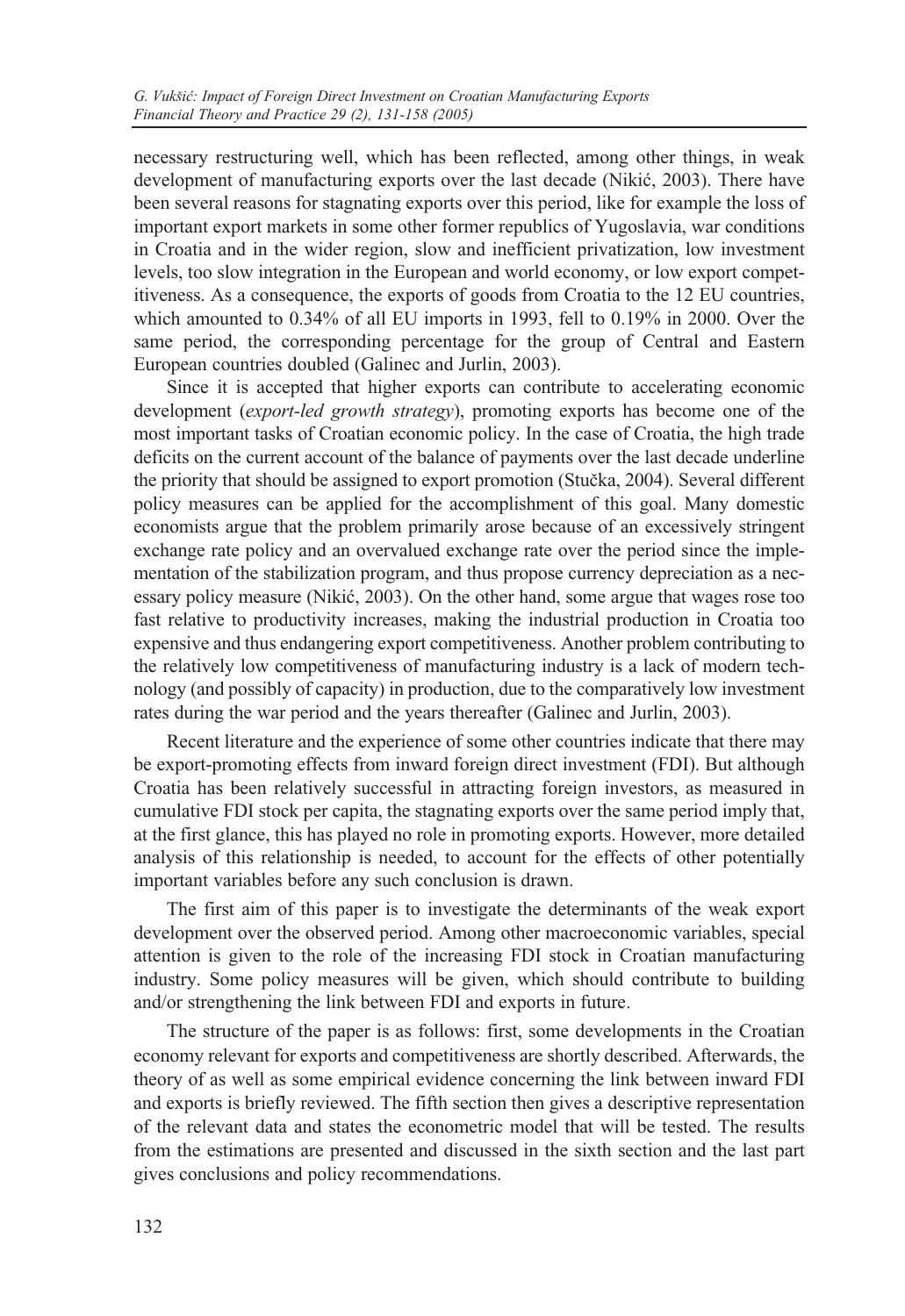### **2 Some important developments in the Croatian economy since the stabilization program**

It is widely accepted among policy makers (although there still remains some degree of disagreement among academic economists) that exports can help in accelerating economic growth. Gains are expected in the form, for example, of increased employment, income and efficiency, increased foreign exchange earnings and economies of scale (UNCTAD, 2002). This and the high trade deficits on the current account of the Croatian balance of payments over the last decade are the main reasons why export promotion has become one of the most important economic policy issues in Croatia. In order to better understand the causes of weak export developments in Croatia, some studies on this topic are shortly reviewed.

According to Nikić (2003), probably the most important reason for stagnating manufacturing industry exports has been the overvalued exchange rate. He sees the seeds of overvaluation in the stabilization program from 1993. Although the Croatian currency was devalued by 20% in October that year, according to Nikić (2003), the resulting increase in prices was more than proportional, which led to a 50% overvaluation of the domestic currency. In the following months, the exchange rate started to depreciate, but insufficiently to compensate for the preceding rise. As an overall result, inflation has been eliminated successfully, but at the cost of an overvalued exchange rate which, according to Nikić (2003), has been too strong burden for industry, which has been prevented from successfully restructuring and cutting the costs of production.

At the end of 1995 there was a strong increase in wages and public expenditures, which led to further a deterioration in exporters' competitiveness. Nikić (2003) concludes that at around this time, domestic production was partly substituted for by imported goods. In addition, he identifies other problems which slowed down the restructuring of enterprises and were more of an institutional and legal nature, such as the lack of transparency in privatization process and the slow adjustment of the legal framework.

Also, productivity increases in industry, which mostly arose through a reduction of the number of employees, were offset to a great extent by the high increases in wages and public expenditures financed by higher tax burdens. At the same time, the levels of domestic investment and inflows of foreign capital remained relatively low. So, according to Nikić (2003) although the GDP growth rates from 1995 to 1997 were rather high, with a slowdown over the next two years and a new increase in 2000, this development was mostly due to increased domestic consumption.

Further problems were created for enterprises when the value added tax was introduced in 1998, additionally increasing the total tax burden (Nikić, 2003). This was followed by further increases of public spending, which rose faster than public revenues, causing the public sector to accumulate debts to the private sector (mostly to suppliers) and leading to general lack of liquidity in the economy (in the sector of enterprises). This raised the interest rates, and thus financing costs for firms. The situation improved somewhat in 2000 as more discipline was introduced into public spending.

Over the whole period, the trade deficit was high, due to stagnating exports and expanding domestic consumption contributing to higher imports. This was favored by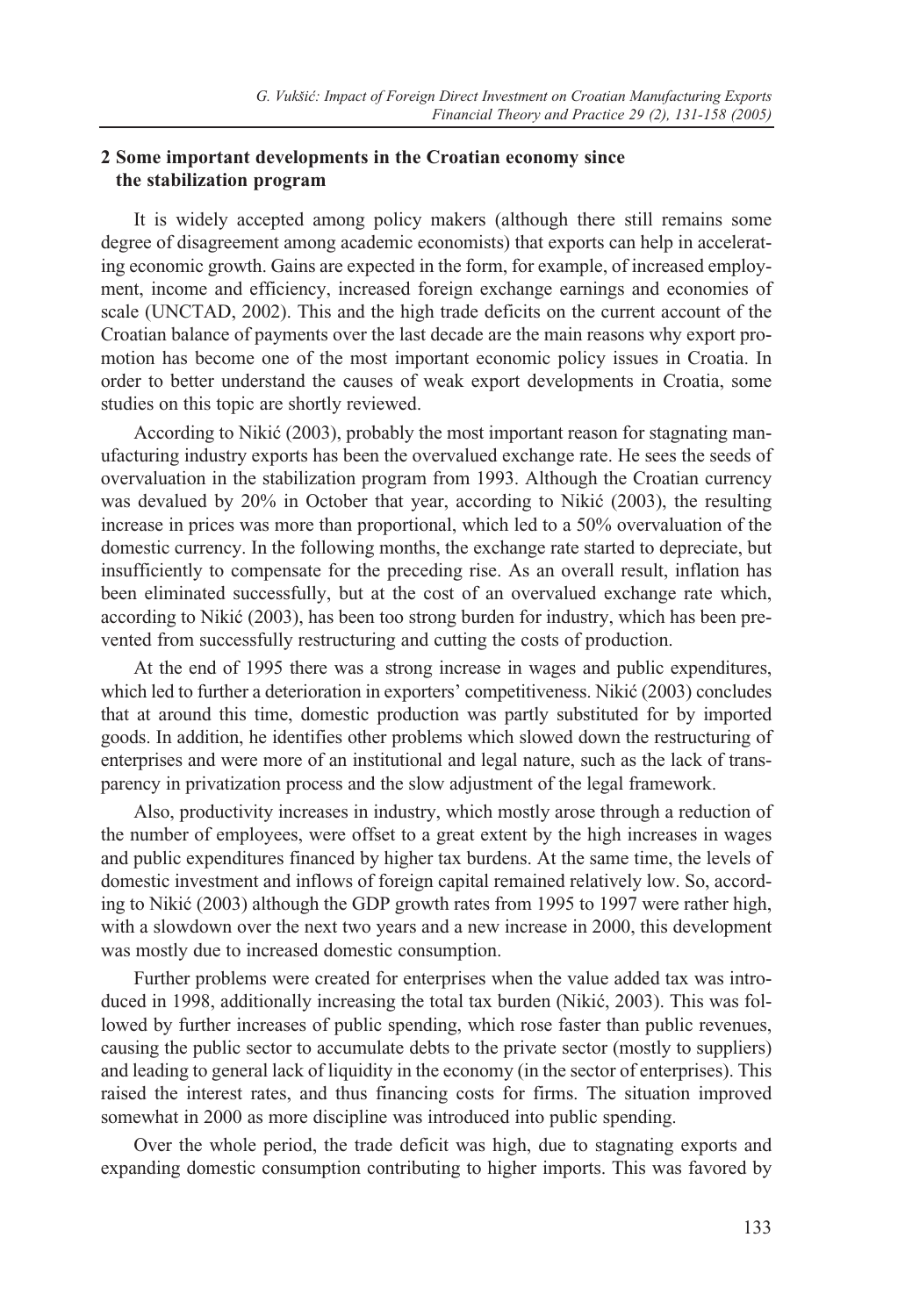the overvalued exchange rate, making imports relatively cheap. Such developments led to a fast expansion of foreign debt over the last few years, which could potentially endanger the macroeconomic stability of the Croatian economy, attaching an even higher priority to the export promotion among economic policy tasks. Although the trade deficit is partly covered by the surplus in trade in services (mostly the tourist trade income) and workers' remittances, the current account as a whole has registered deficits throughout the last decade reaching a peak of 12.5% of GDP in 1997 (Stuèka, 2004).

Even if the net tourism income completely covered the visible trade deficit, it creates mostly seasonal employment and is also very sensitive to reversals in "tourism fashion" and security crises, and thus, cannot replace all of the potential benefits of stronger export performance (Stuèka, 2004).

Nikić (2003) argues that depreciation is needed in order to change these developments<sup>1</sup>. However, Babić (2002) shows, using time series analysis, that the exchange rate is a weak explanatory variable of Croatian exports. In addition, Stuèka (2004) estimates that a 1% permanent devaluation results in an improvement of the trade balance of 1.34% at best. These rather limited potential benefits have to be compared to several possible adverse effects. The first one, emphasized by both Nikić (2003) and Stučka (2004), is the potential instability through depreciation via an inflationary spiral, which can also offset all the benefits of depreciation for exporters. In addition, both authors also recognize that the Croatian economy is strongly characterized by currency substitution ("euroization"). This has led to a high level of indexed debt (initially to the German mark, then to the Euro) held by households and enterprises (Stuèka, 2004), meaning that a depreciation would have strong redistribution effects (from debtors to creditors) and is politically questionable as a means of achieving economic policy goals. In the more extreme scenario, it could also lead to instability of the financial system if many debtors become unable to pay back their loans. Other adverse effects of a currency devaluation mentioned by Stuèka (2004) include a fall in real domestic income due to the increase in import prices; potential sensitiveness of industries to increases in import prices of intermediate goods; a shift of resources to the tradable sector, possibly causing a wage gap and resulting in higher unemployment; and adverse impact on public finances through the increased domestic currency cost of debt servicing.

All of the above arguments lead to the conclusion that currency devaluation can hardly induce the desired export-promoting and trade balance-improving effects, at least not to the extent required, and not without causing other serious problems. Another instrument which cannot be implemented in order to improve the present situation is administrative import barriers, which are unacceptable due to international agreements in force and the Croatian commitment to stronger integration in the European and world economies. All other export-promoting measures, broadly speaking, should improve the productivity of the enterprises and lower the costs of production.

One of the most important reasons for the weak export development was the slow integration of the Croatian economy into the European and the world economy, i.e. a

<sup>1</sup> Stuèka (2004) calls currency depreciation "an external approach" to improving a country's competitiveness, as opposed to "an internal approach", in which policy makers try to influence e.g. labor productivity, costs of production, taxes etc.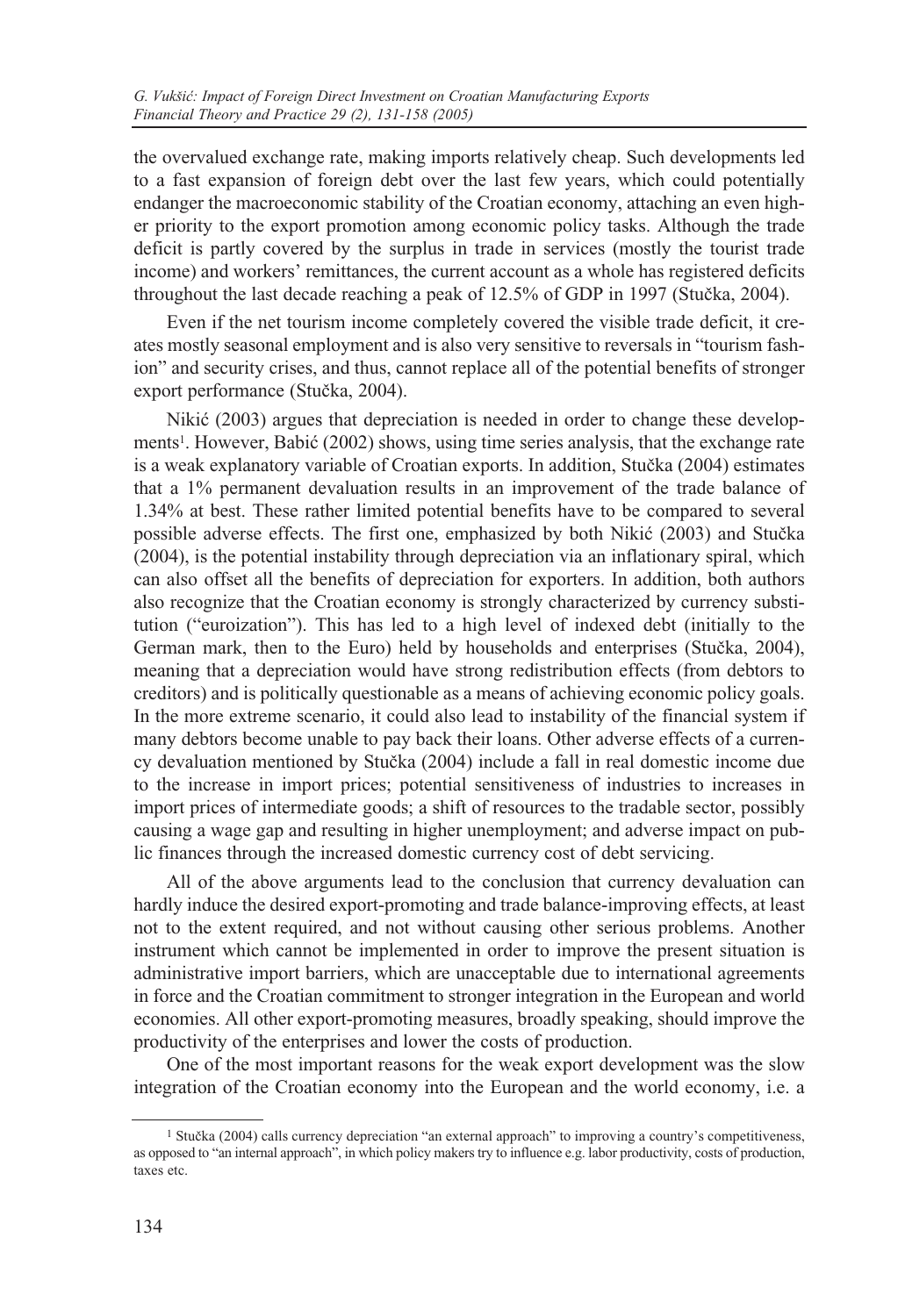comparatively low degree of trade liberalization. Croatia joined the WTO only at the end of 2000, and until the end of 2001, Croatia had free trade agreements only with Bosnia and Herzegovina, Slovenia and FYR Macedonia (Galinec and Jurlin, 2003). This is an important obstacle for strong export performance. Studies surveyed by Galinec and Jurlin (2003) estimate that, for example, the status of EU accession candidate country brought an increase in exports between 30% and 90% to some Central and Eastern European countries. However, Galinec and Jurlin (2003) also emphasize that stronger integration does not automatically bring about higher exports, as shown by the example of Bulgaria, while, for example, China, at the same time, managed substantially to increase its exports to EU. They stress the importance of export competitiveness, in which they give special attention to wages and productivity and unit labor costs. They argue that the role of exchange rate changes, unit labor cost changes, as well as wage levels (in international comparisons) was not that important in determining export performance in Croatia between 1995 and 2001. This finding is supported by conclusions from Švigir (2004), who analyzes the export performance of groups of different manufacturing industries and the average productivity and wage developments within these groups. However, both of these studies, as well as the conclusions from Nikić (2003), are based on more or less simple observations of simple correlation coefficients. Needless to say, more rigorous econometric investigation is needed in order to assess the determinants of Croatian exports.

Except for the potential export determinants mentioned above, there is another potentially important variable which has not yet been analyzed at all in this context for Croatia. It is widely accepted that inward foreign direct investment may influence a host country's export performance. Croatia has been relatively successful in attracting foreign investors at the overall level, as measured by the percentage of inward FDI stock in the gross domestic product over the last decade, but especially since a greater degree of political stability was established. This percentage amounted to 28.4% in 2002, while the average for the whole region of Central and Eastern Europe was 20.8% in the given year (UNCTAD, 2003). As for the sectoral composition of inward FDI stock in Croatia, around 36.1% was concentrated in the manufacturing industry (data for 2001, only equity capital - WIIW, 2003). This is only slightly below the corresponding values for advanced transition countries, new EU member states, ranging from 36.2% in Slovenia to 43.8% in Slovakia (WIIW, 2003). On the other hand, the great majority of the FDI inflows to Croatia were through acquisition of existing companies (mostly through privatization), while greenfield investment amounted to only 16.6%, and was mostly concentrated in the sector of services (Škudar, 2004). Greenfield investments in the manufacturing sector were relatively evenly distributed among sectors, but there were very few export-oriented projects (Škudar, 2004). Considering that exports have been stagnating over the same period, one might conclude at first glance that FDI did not play any export-promoting role. Again, more careful econometric examination of this potential link is needed in order to account for the influences of other important variables. Before the data are examined and the econometric model is presented, the relevant theory about FDI and trade is briefly reviewed in the next section.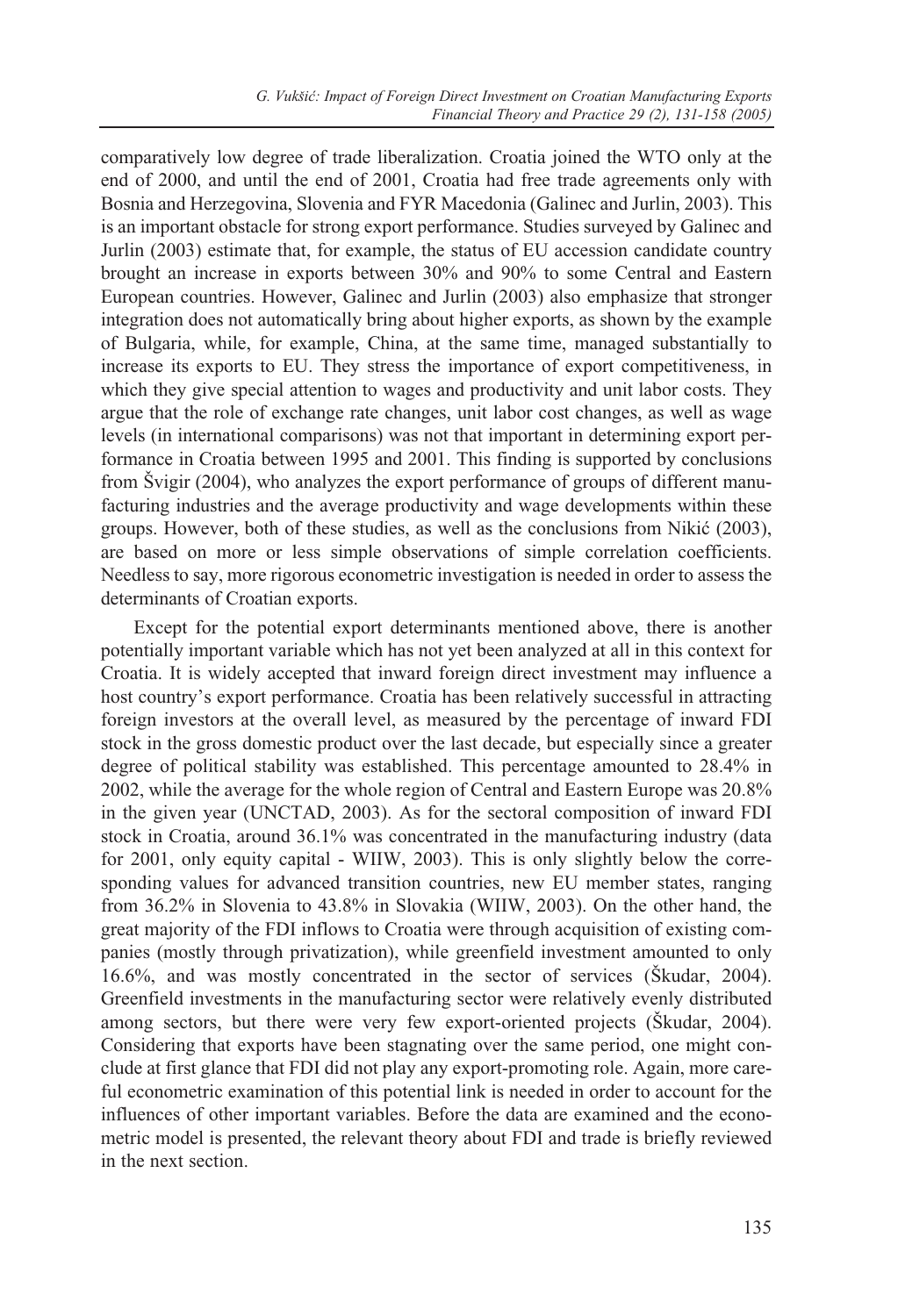#### **3 Theory on foreign direct investment and exports**

#### *3.1 Standard theory of international trade*

One of the important questions posed by international trade theory is whether the international factor movements and international trade in goods are substitutes or complements.

In a standard Heckscher-Ohlin-Samuelson model (H-O-S), the factor prices will equalize even if there is only trade in goods and there are no factor movements at all. This result is known as the *factor price equalization theorem*. In a way, countries would be trading the factors of production indirectly – embodied in the traded goods. In this case trade and factor movements are obviously substitutes. This would also be true if only factors were mobile, and if there were no trade in goods. Then there would still be a tendency for equalization of the commodity prices. The reason for this is that in the H-O-S model, trade arises because of the differences in factor endowments between the countries. Subsequent research has shown that if additional assumptions are included into the standard models, it is possible for factor movements and international trade to become complements. Different ways of achieving this result include allowing for differences in technologies and preferences across countries, introducing production taxes, a monopoly market structure and external economies of scale (see Goldberg and Klein (2000) for an overview of relevant research). The reason is that in these cases differences in factor endowments are not the cause of trade, or at least not the only cause.

#### *3.2 Theory of multinational enterprises*

The central idea of the theory of multinational enterprises (MNE) is that firms must have certain advantages in order to become multinational companies. It is reasonable to expect that firms can do business in foreign countries only at a higher cost than domestic firms. Without specific advantages capable of compensating for this inferior position, their foreign operations would not be sustainable. In his OLI paradigm Dunning (1993) organized these advantages into three basic groups. In his opinion the multinational firm must have a product or a production process giving it some monopoly power in the foreign market (ownership advantage - O), and/or a reason to locate production abroad (location advantage - L), and/or an incentive to exploit its ownership advantage internally (internalization advantage - I). A direct conclusion is that firms may have different motives for becoming multinational enterprises. These motives may define different types of foreign direct investment, which on the other hand, may have different impact on the home and (more interesting for this research) host country's economy and thus export performance.

The impact of the various types of FDI on a host country's exports as suggested by the OLI paradigm is summarized in Table 1. It is difficult, if not impossible, to predict the macroeconomic effect of FDI on exports, unless one knows that most foreign investment is either market- or resource-seeking. But even if one knew that most of the FDI in some host economy were e.g. market-seeking, there still might be some positive effects of FDI on exports through different channels of indirect influence (which are described in the next section).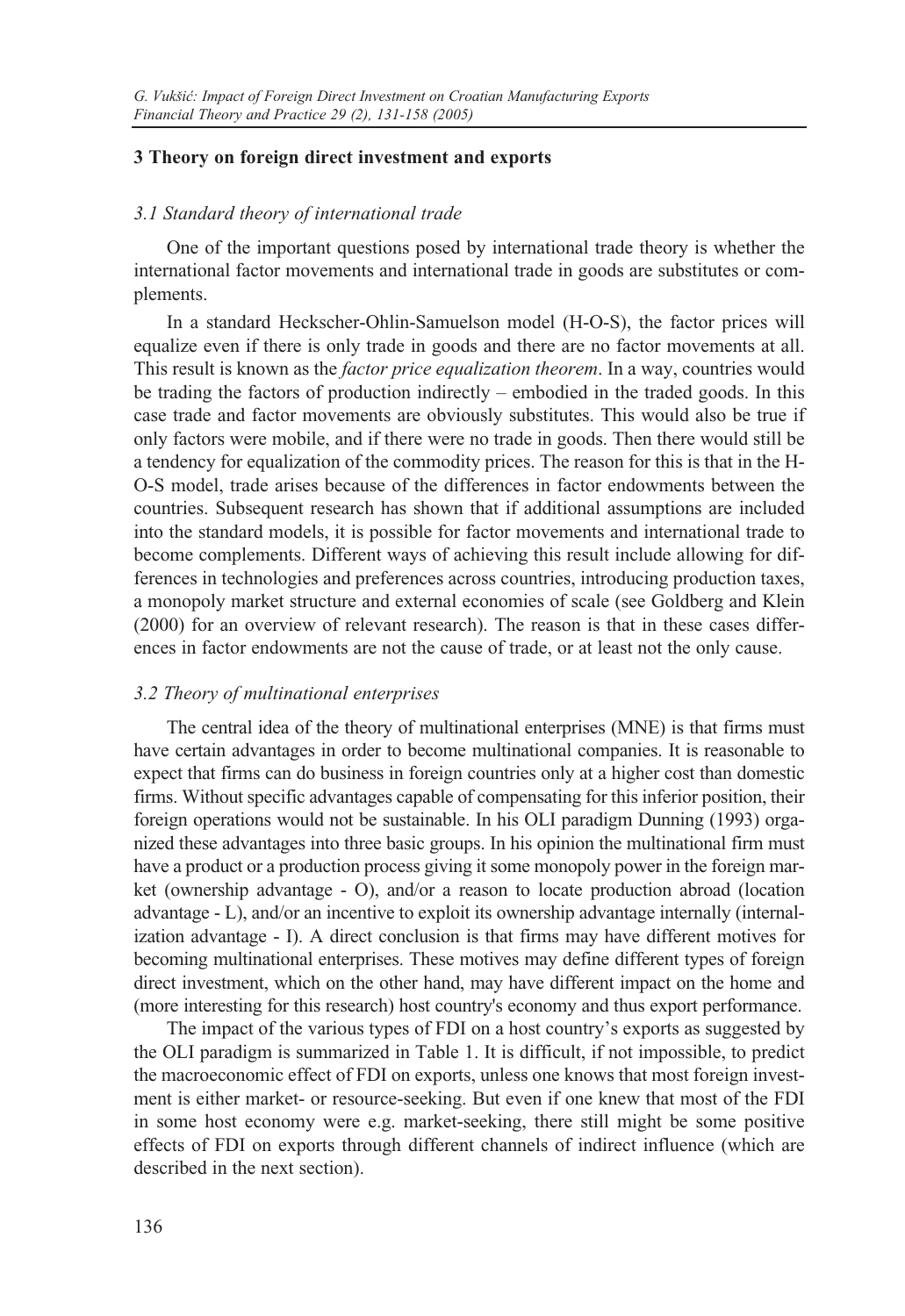In the beginning of the 1980s the first steps were taken to incorporate the concept of the multinational enterprise into the standard theory of international trade (see Helpman and Krugman, 1985; Markusen, 2002). Over the last few years, there have been substantial advances in this part of international trade literature and some additional aspects of the theory of multinational enterprise have been included and formalized. In these recent models, the results on the relationship between factor i.e. capital movements (FDI) and trade depend on whether the multinational firms are horizontally (the MNE produces the same product in multiple plants located in more than one country) or vertically integrated (separate segments of the production process are carried out in different countries). The type of integration is determined by factors such as transport costs or firm and plant-level economies of scale. The results can be summarized as follows (Markusen, 2002): horizontally integrated firms often arise because of trade barriers in the form of tariffs (*"tariff-jumping investment"*), or high transport costs. The firm basically faces the dilemma of either producing abroad or exporting. Such foreign investments and trade are obviously substitutes. FDI is favored relative to exports if the foreign market is large, transport and tariff costs are high, firm-level economies of scale are large compared to plant-level economies of scale, if the countries are similar in size and relative endowments and as the world income grows. Things are different in the analysis of vertically integrated MNEs, which includes trade in intermediary products. The production process is likely to be geographically fragmented if the countries have factor-price differences and the stages of production have different factor intensities. Since segments of the production process occur in different countries, intermediate products need to be traded, with the consequence that this kind of investment is likely to be encouraged by lower trade costs. Markusen (2002) shows that for this kind of FDI, resulting in a vertically integrated firm, the substitutability between FDI and trade is more likely if the host country is small and differences in endowments are relatively large.

| Motive                  | Trade effects |            |
|-------------------------|---------------|------------|
|                         | Imports       | Exports    |
| market-seeking          | increasing    | none       |
| resource-seeking        | none          | increasing |
| strategic asset-seeking | ambiguous     | ambiguous  |

*Table 1 Expected trade effects from different types of FDI from the host country perspective.a*

*a Resource-seeking investments include both natural resource- and labor-seeking investments, while strategic asset-seeking investments involve the acquisition of local firms.*

*Source: Jensen (2002:208, modified).*

There is another specific type of model of multinational enterprise, which incorporates some features that can motivate both horizontally and vertically integrated multinational firms (Markusen, 2002). The defining assumptions of this *"knowledge-capital model"* are that there are knowledge-based assets (headquarters), which are skilled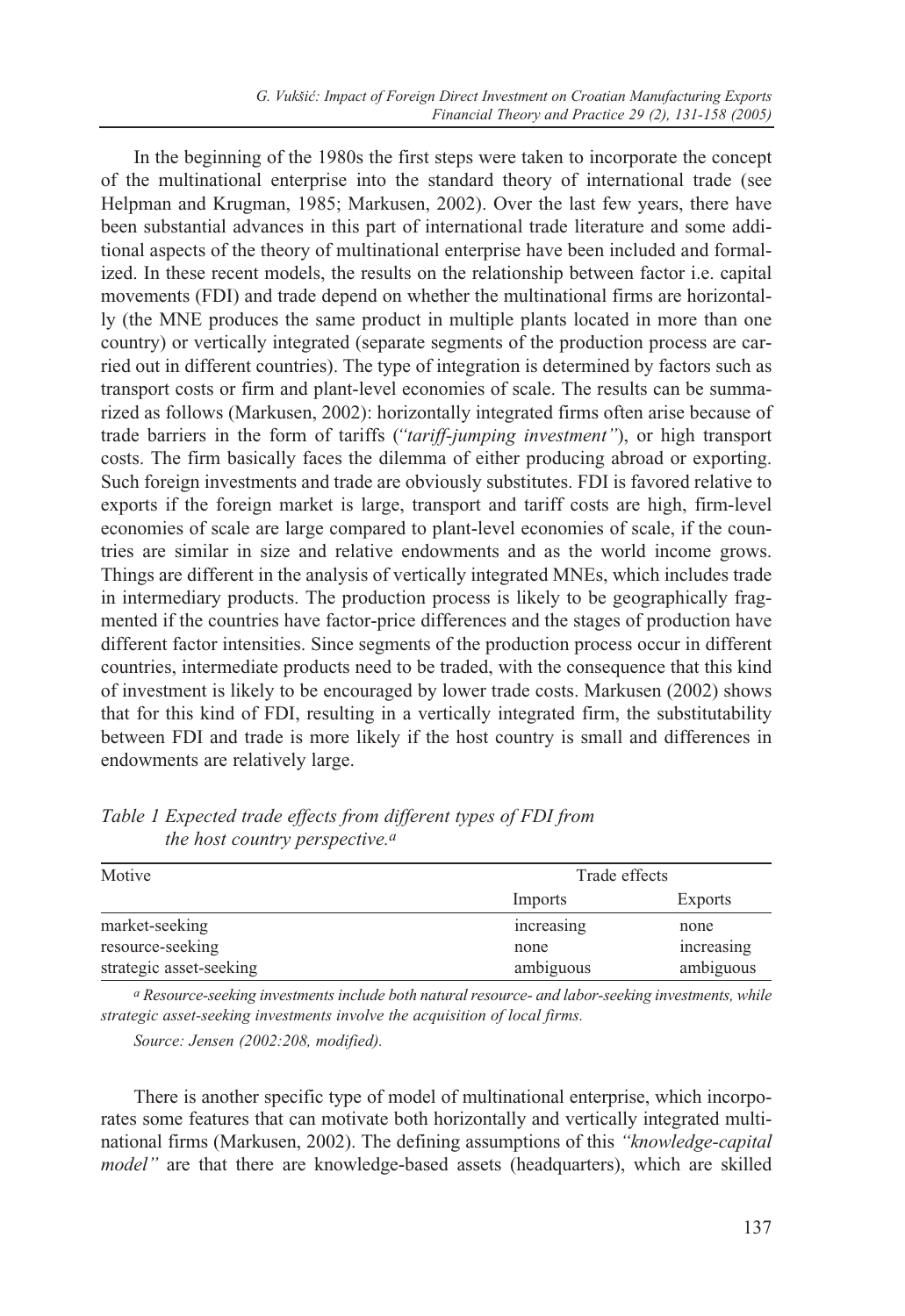labor-intensive and may be geographically separated from production, possibly motivating vertical integration. The services of knowledge-based assets are (at least partly) joint inputs into multiple production facilities – a property that gives rise to horizontal multinationals. In such a model, trade and investment are complements, in the sense that liberalizing capital movements may increase the volume of trade, if the differences in countries' relative endowments and sizes are large. On the other hand, if the countries are similar and trade costs are not low, FDI and trade are substitutes.

### *3.3 Possible channels of indirect influence*

The impact of FDI on host country exports is not only direct, through the exports of the foreign affiliates. There are very important side-effects of foreign production, which may influence the export performance of domestic producers indirectly. In this section, some commonly mentioned channels will shortly be described without reference to empirical evidence.

Firstly and naturally, MNEs can help increase exports simply because FDI provide additional capital to the host economy. This may lead to changes in factor proportions and may increase labor productivity. The provision of capital through MNEs can especially be important in countries where domestic investment is limited by financial constraints, for example in improving developing country exports of raw materials and labor-intensive products (UNCTAD, 2002).

There may also be very important spillover effects from MNE activities. As mentioned above, companies need to have some competitive assets, which are often firmspecific, in order to become MNEs (ownership advantages). It is especially difficult for local producers in less developed economies to acquire such assets and capabilities by themselves. But a transfer of these assets to foreign affiliates in the host economies by MNEs "through training, skills development and knowledge transfers opens up prospects for further dissemination to other enterprises and the economy at large" (UNCTAD, 2002:152). This upgrading of technical and managerial skills provided by the multinationals may spill over to domestic producers (for example, through the mobility of trained human resources), enhancing their productivity and helping them to improve their competitiveness on the export markets. Under the assumption that the foreign affiliates produce more efficiently (which is mostly the case in less developed countries, see UNCTAD, 2002), locally owned firms might increase their efficiency by copying the operations of the foreign producers or may be forced to do so by the foreign competition (Lipsey, 2002). These are the horizontal linkages inside the MNE's industry, but demonstration effects may arise also in unrelated firms and sectors. An especially important channel for productivity spillovers into industries different from the one in which foreign investor operates is constituted by the backward linkages to suppliers. Such productivity spillovers may occur because of intensified competition among local companies to become MNE suppliers or because of the demand of foreign producers for higher quality of (local) inputs (Lipsey, 2002). The third type of linkage consists of forward linkages, which occur when foreign affiliates sell goods or services to domestic firms. Defined broadly, linkages can also be established to institutions such as universities, training centers and export promotion agencies (UNCTAD, 2001).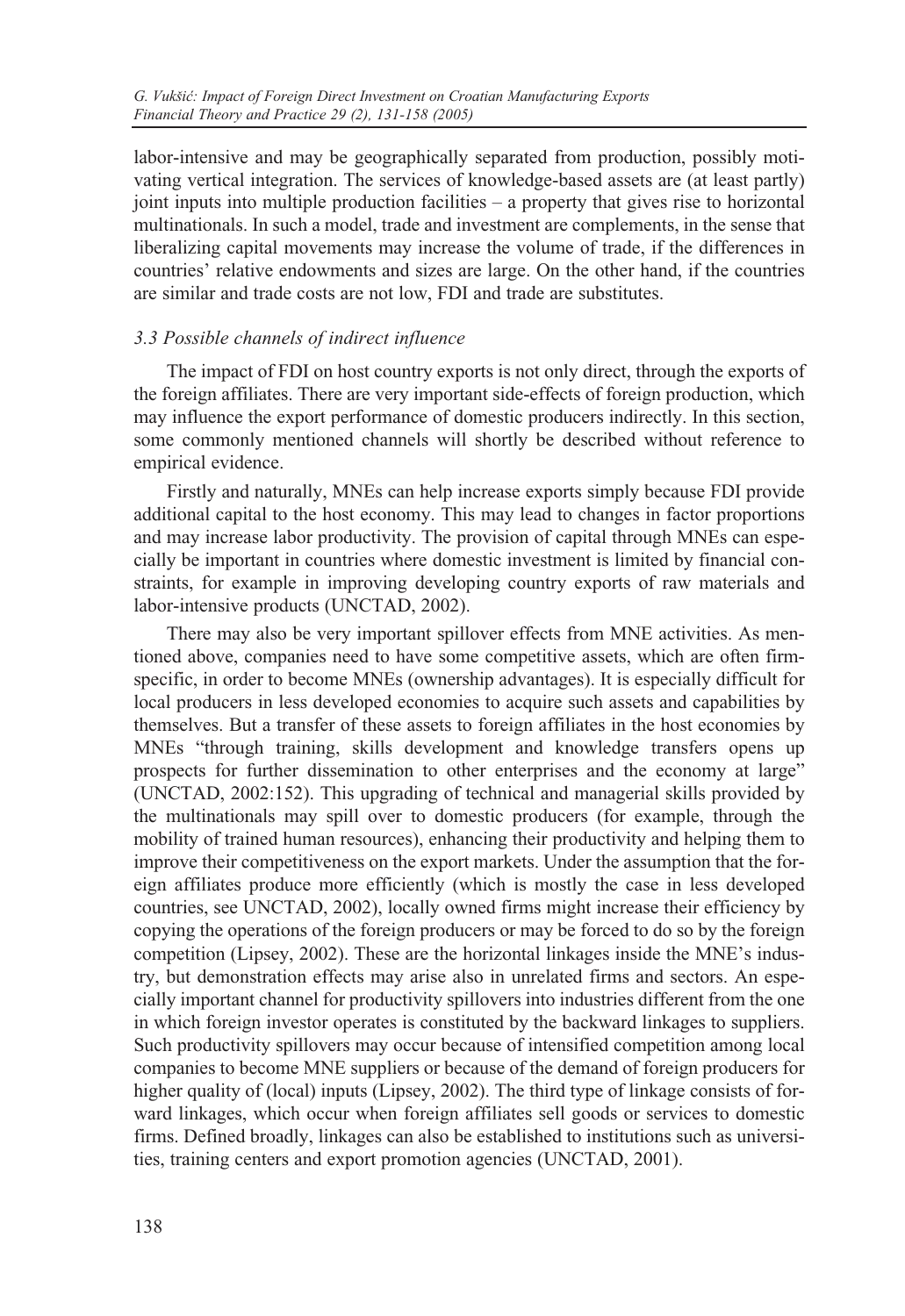In addition, MNEs may facilitate access to foreign markets for the domestic producers, especially by processing information about their home economies. The links of foreign affiliates to MNE's intra-firm markets may also spill over to suppliers and other domestic firms, especially to those which succeed in enhancing their efficiency (UNC-TAD, 2002). Apart from that, MNEs may lobby for favorable treatment of exports from the host economy in their home economies. All this may reduce the costs of entering foreign markets for domestic producers.

Through all of the above channels, FDI affects the factor productivities and thus the comparative advantages of host economies. Such a change inevitably influences the size, structure and direction of international trade. Therefore, FDI and trade become inseparable as "two sides of the coin of the process of economic globalization" (Sun, 2001)

It must however be noted that the extent of the spillovers and indirect effects of FDI on exports may depend on the initial technological and human capital level of the domestic producers, on the intensity of competition in domestic markets, as well as on the government policies promoting linkages between domestic and foreign firms. Moreover, there are also potential negative effects of MNEs on domestic producers. Probably the most obvious example is the hypothetical situation in which MNEs capture domestic firms' market share and reduce the latters' profits or possibly endanger their survival (Barry and Bradley, 1997). Basically, an exporting domestic company may lose market shares in the export markets which were out of the reach of a foreign competitor before the latter made a market-seeking FDI, possibly because of administrative trade barriers (if, e.g., export markets are in a custom union with host country). Even if there were no such barriers and domestic producers were already exposed to foreign competition in the export markets, still inward FDI can negatively influence domestic export performance. It may be enough for an exporting domestic company to lose market share at home as a result of a market-seeking FDI from its competitors. As a consequence, it may be forced to produce at higher average costs, which may endanger its competitiveness and market share in the export markets as well and further increase the average costs of production. Another potential danger is the neglect of domestic firms by government policies if governments concentrate attention mostly on multinationals. Governmental over-reliance on multinationals in general may cause potential instability of host economies (UNCTAD, 2002; Barry and Bradley, 1997). Further examples in which FDI may reduce a host country's exports can be constructed. For example, if the FDI flows into a non-exporting industry of a country in which skilled managers are scarce, and if this MNE pays higher wages in order to attract high-quality workers (which, according to Lipsey, 2002, is often the case), then it is possible that the output of the exporting sector will be reduced due to the lack of skilled managers2.

It is difficult, if not impossible, to find empirical evidence on specific types of spillovers through single channels, but there are studies which try to test for the presence of spillovers in general as well as through some specific channels. The results of this line of research will be briefly presented in the next section.

<sup>2</sup> More generally, this may be considered as a form of a Rybczynski effect. Foreign capital flows into a non-exporting sector, raising the marginal product of labor in that sector. If factors are paid their marginal products, and labor is mobile between sectors, more workers will move to non-exporting industry, reducing the output of the exporting sector.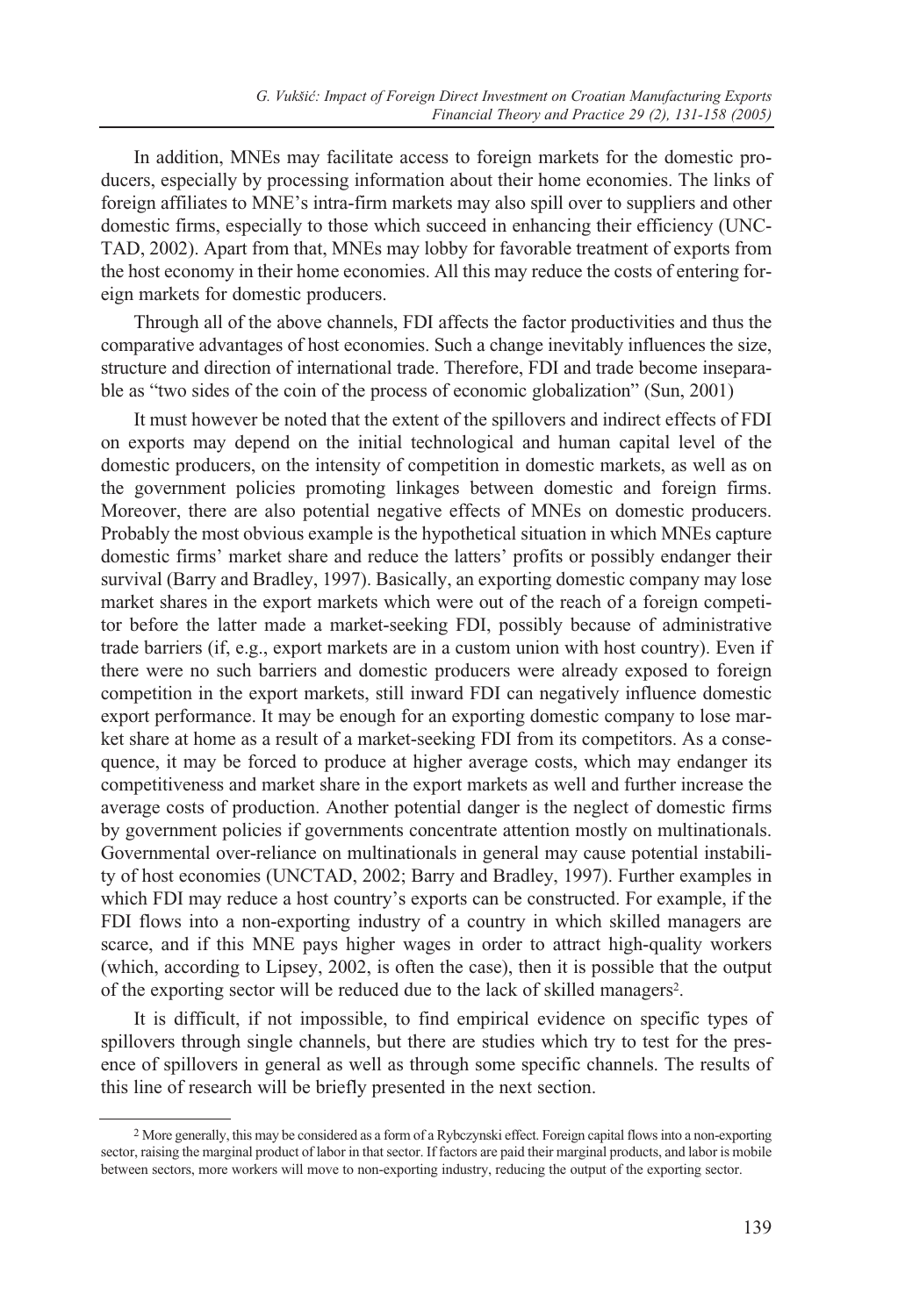#### **4 Previous empirical findings**

The empirical research on this topic may be divided into studies concentrating on the overall, macroeconomic impact of FDI on exports of the host countries and on those either analyzing the direct contribution of foreign affiliates or looking for evidence of spillover effects. The latter are the most common, but mostly do not capture the exports of foreign owned companies. On the other hand, just analyzing the specific investment projects and asking if they are export-oriented (Lipsey, 2002, states that it is generally found that foreign producers are more export-oriented than domestic firms) neglects the possible indirect effects.

The papers from Sun (2001), Zhang and Song (2000), and from Goldberg and Klein (1999) try to capture both the direct and the indirect effects of FDI on trade at the macroeconomic level, using econometric tools. Sun (2001) looks at the different impact of foreign investment on exports in three regions of China in a period from 1984 to 1997, and thus implicitly takes the specific initial conditions of the individual regions into account. He uses a panel data econometric model and finds that the effects of FDI on export performance vary across the three regions. The impact is positive and the strongest in the coastal region. In the central part of China it is weaker, but still positive and significant, while in the western region it is insignificant. Zhang and Song (2000) address the same research question in China at the provincial level in the period from 1986 to 1997 with a somewhat different empirical specification. Using the panel data model, they also find that higher levels of FDI are consistent with higher provincial exports. It is worth noting that the positive effect of FDI on exports in China has mostly been a direct one. Goldberg and Klein (1999) analyze the impact of FDI from the United States in the manufacturing sectors of individual Latin American countries on the net exports of those and other sectors. They basically test if the capital movements and trade in goods are substitutes or complements. Thanks to the detailed data on bilateral capital and trade flows between the U.S. and host countries in Latin America, they are also able to address the inter-sectoral spillovers in a more explicit way. The results vary across sectors and host countries, reflecting the importance of the specific conditions in individual countries and industries. The fact that the results are mixed makes it impossible for the authors to draw a strong and clear conclusion on the substitutability or complementarity of the FDI flows and trade.

Barry and Bradley (1997) concentrate on determining the nature of FDI in Ireland, analyze the effects of FDI on Irish exports in a more descriptive way, and conclude that there has been a significant direct contribution of foreign producers to the increase in Irish exports because the FDI in Ireland has mostly been export-oriented. The authors believe that a reduction in the almost total dependence on the United Kingdom as a trading partner that occurred as a consequence of FDI was especially important. They also mention the possibility of additional indirect influence through spillovers, but no attempt has been taken to show it empirically.

As for the studies on spillovers from foreign to domestic firms, there are simply too many papers on various types of spillovers and different channels for all of them to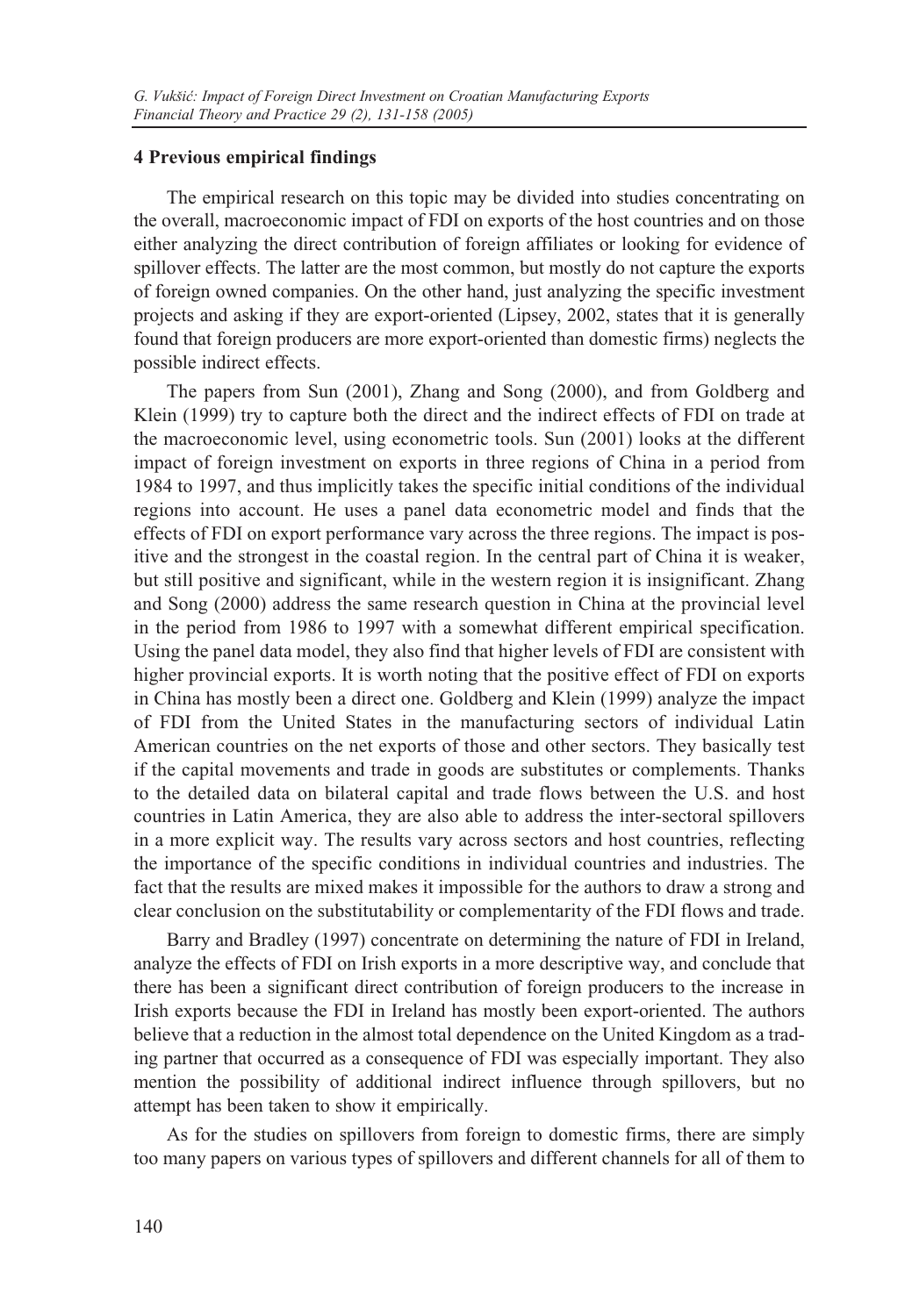be presented here. Not only studies on export spillovers but also those on productivity spillovers are of importance. For this reason this part mostly relies on a presentation of the results of a recent literature review on FDI spillovers by Görg and Greenaway (2003). Out of 40 studies concerned with intra-industry productivity spillover effects from FDI on domestic firms in developed, developing and transition economies, 19 report statistically significant and positive spillovers, 15 studies do not find any significant effects, while 6 papers find some evidence of negative effects. Interestingly, many studies on FDI spillovers in transition countries find some evidence of negative spillovers. The evidence of positive horizontal, i.e. intra-industry spillovers, is even weaker if one considers some methodological drawbacks such as the potential bias of the cross-section estimates used in many of the reviewed studies.3 Görg and Greenaway (2003) also give some possible explanations for these findings. For example, many studies use data with too high a level of aggregation, making the spillover effects much more difficult to detect, which does not mean that they do not exist. In addition, the spillovers may simply depend on some host country characteristics and on the type of FDI prevailing in these countries, leading to different (mixed) results for (different groups of) different countries.

The evidence on positive FDI productivity spillovers on forwardly and backwardly linked industries is somewhat more convincing than for the horizontal effects. The same is true for the papers dealing with the export spillovers. Three out of five papers included in the survey by Görg and Greenaway (2003) find positive and significant effects of FDI on domestic firms' exporting activity, while the other two fail to establish any significant relationship. One of the papers they considered is a well-known study on export spillovers by Aitken, Hanson and Harrison (1997). They use panel data on Mexican manufacturing plants for 1986 and 1989, estimate a probit model, and find evidence that the higher export activities of multinational companies increase the probability that a firm in the same sector is an exporter. Using a similar empirical approach and data for Slovenian manufacturing sectors, Kumar and Zajc (2003)<sup>4</sup> find no evidence of intra-industry export spillover effects, nor do they find significant spillovers to forwardly linked industries from foreign producers to domestic firms. Moreover, their results suggest negative spillover effects from MNEs to backwardly linked industries. This result does not mean that FDI does not contribute to Slovenian exports because the method the authors apply does not consider direct effects. Moreover, it also does not consider the possibilities of some spillover channels such as workers' mobility to industries not directly linked to industry with foreign investment whose impact is being tested.

<sup>3</sup> At this point, it is important to mention the "meta analysis" of FDI and productivity spillovers by Görg and Strobl (2001). They investigate whether the study design affects the results and if there is a tendency in academic journals to publish the papers with statistically significant results. They conclude that the choice of empirical method used, and the definitions of the presence of multinationals affect the results, and that there is some evidence for the publication bias.

<sup>4</sup> This study was not considered by Görg and Greenaway (2003), and is the only paper known to the author of this paper that deals with export spillovers from FDI to domestic firms in transition economies.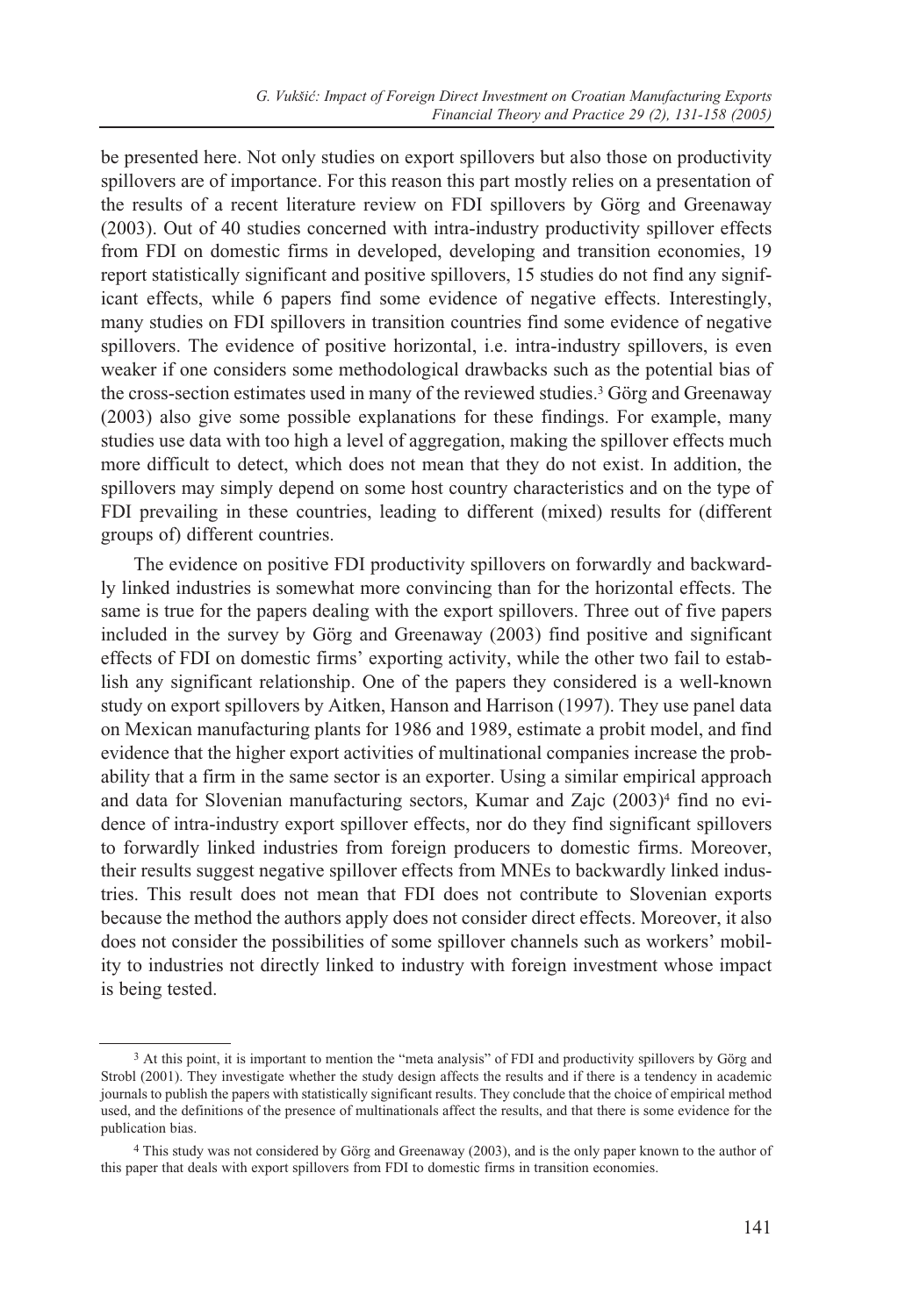In addition to (possibly) increasing the size of domestic exports directly, and (possibly) increasing the probability of domestic firms becoming exporters through spillover effects, FDI can affect the structure and direction of a host country's exports. As for the studies concerning transition countries, Jensen (2002) investigates the impact of FDI on the structure of Polish exports and finds that inward FDI in Poland positively affected the technology intensity of exports. Repkine and Walsh (1998) use foreign direct investment in Bulgaria, Hungary, Poland and Romania to model the growth of EU-oriented output within industries (product categories that were exported to the EU before transition). The growth of this output segment was stronger than the growth of the non-EU-oriented production in all observed countries. The reasons are found to be the use of foreign capital and expertise enabling the easy privatization and restructuring of these industries. Djankov and Hoekman (1996) analyze the changes in the structure and destinations of exports of CEE countries. According to their findings, the Czech and Slovak Republics have experienced the greatest redirection of trade as well as the fastest growth of exports. On the other hand, the change of the composition of exports in these two countries has been relatively slow. In general, they find that the FDI inflows were strongly correlated with export performance and intra-industry trade levels.

#### **5 Data and the model**

The annual data used in this paper are for the period between 1996 and 2002. They encompass 21 branches of Croatian manufacturing industry by the National Classification of Economic Activities (NCEA).5 Data on exports, productivity index, average monthly gross wages, gross value added, gross fixed capital formation, employment, and producers' price index (PPI) are obtained from the Central Bureau of Statistics of the Republic of Croatia (CBS), and the data on FDI and real effective exchange rates are obtained from the Croatian National Bank (CNB). Unit labor costs index was constructed as in Carstensen and Toubal (2004):

$$
ULC_{ji} = \frac{W_{jt} E_{jt}}{GVA_{jt}}
$$

where *ULC* stands for unit labor costs, *W* for average monthly gross wages, *E* is total employment and *GVA* is a gross value added of sector *j* in year *t*. Data on exports, FDI stock, wages, GVA and domestic investment were deflated using the PPI and converted into USD values. The base year for these data and other indices is always 1996. The PPI was available by branches only for the years 1998-2002, so that for the previous two years, the aggregate PPI was used for all branches. Index of productivity is cal-

<sup>5</sup> Manufacturing industry encompasses NCEA subsections 15 – 37. In this research, subsection "37 Recycling" was left out because there are no exports for this branch, and subsection "30 Manufacturing of office machinery and computers" was left out because of missing data on productivity. See appendix for an overview of manufacturing industry by branches.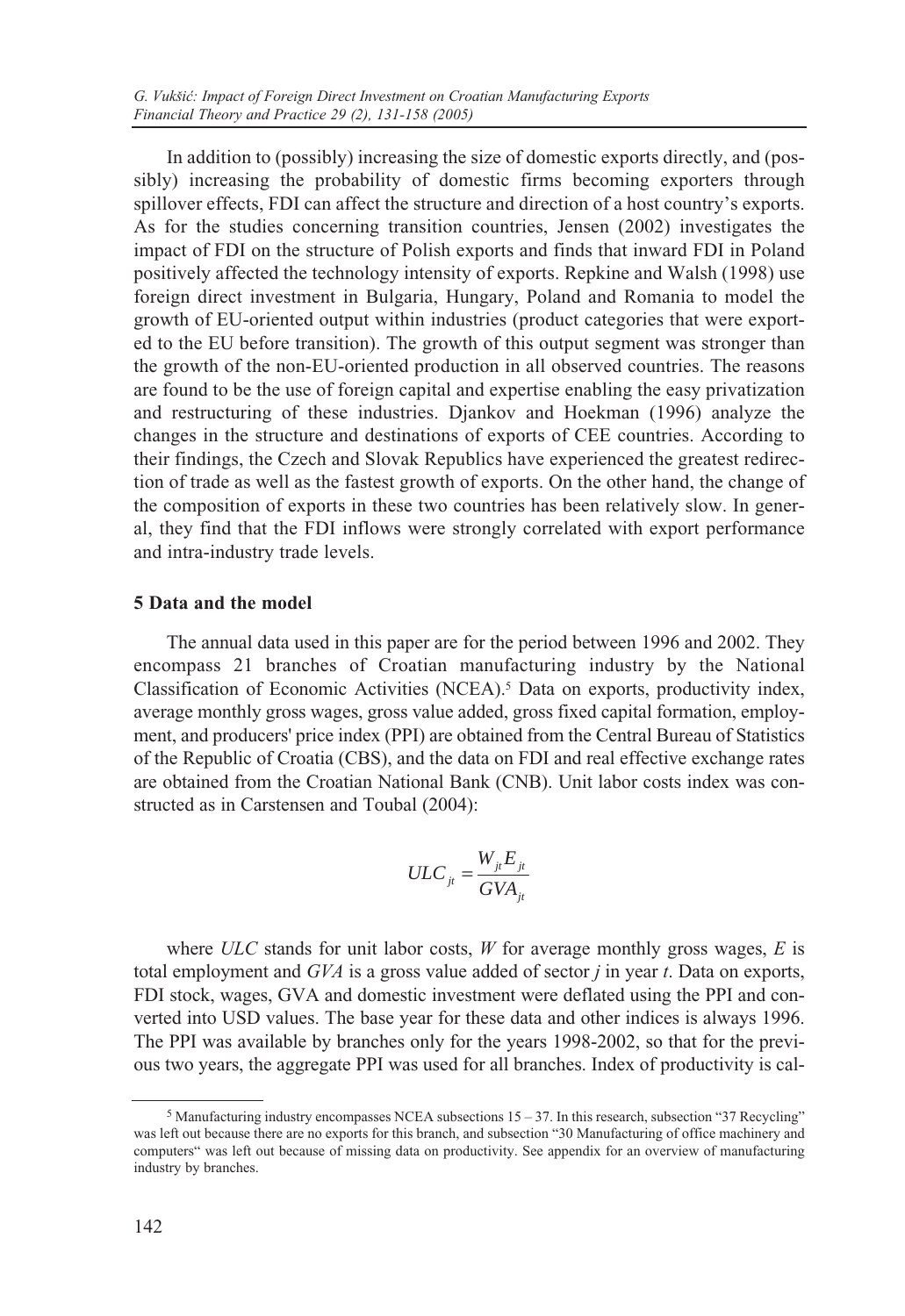culated by the CBS as a relation between the total volume index of industrial production and the index of persons in employment. Figure 1 shows the development of aggregate manufacturing industry's exports over the period 1996-2002.

The relevant variable in the public discussions on stagnating exports is the one in USD and current prices. Nominal value of exports expressed in Croatian currency – the kuna (HRK) was increasing over the whole period except in 2002. The same is true for the real values of exports expressed in HRK and in USD. However, for the need of this research, real values were used in order to exclude the effects of price level changes. In order to obtain those, the HRK value of exports was deflated by the Croatian PPI.

8 40 35 7 30 6 pillion HRK billion HRK billion USD 25 5 20 4 15 10 3 1996 1997 1998 1999 2000 2001 2002 -- exports HRK (nominal) - exports USD (real) exports HRK (real) - exports USD (nominal)

*Figure 1 Exports of Croatian manufacturing industry 1996-2002*

Comparing the real USD exports with real FDI stock variables over the period under study (Figure 2), one can observe very similar, increasing development for both variables except for the mentioned decline of exports in 2002.

Figure 3 compares the exports with the development of other relevant variables for the whole manufacturing sector: productivity index, real effective exchange rate and unit labor costs indices and domestic investment (gross fixed capital formation). The productivity in manufacturing industry has been increasing over the whole period. This should have been promoting exports along with the decreasing unit labor costs. As for the real effective exchange rate (defined so that an increase in index denotes real depreciation), it depreciated over the first four years of the observed period, reaching a peak in 2000 with an index value of 114.09, and appreciating afterwards. Domestic investment increased in 1997, but decreased over the following two years. It rose again over the last three years under observation.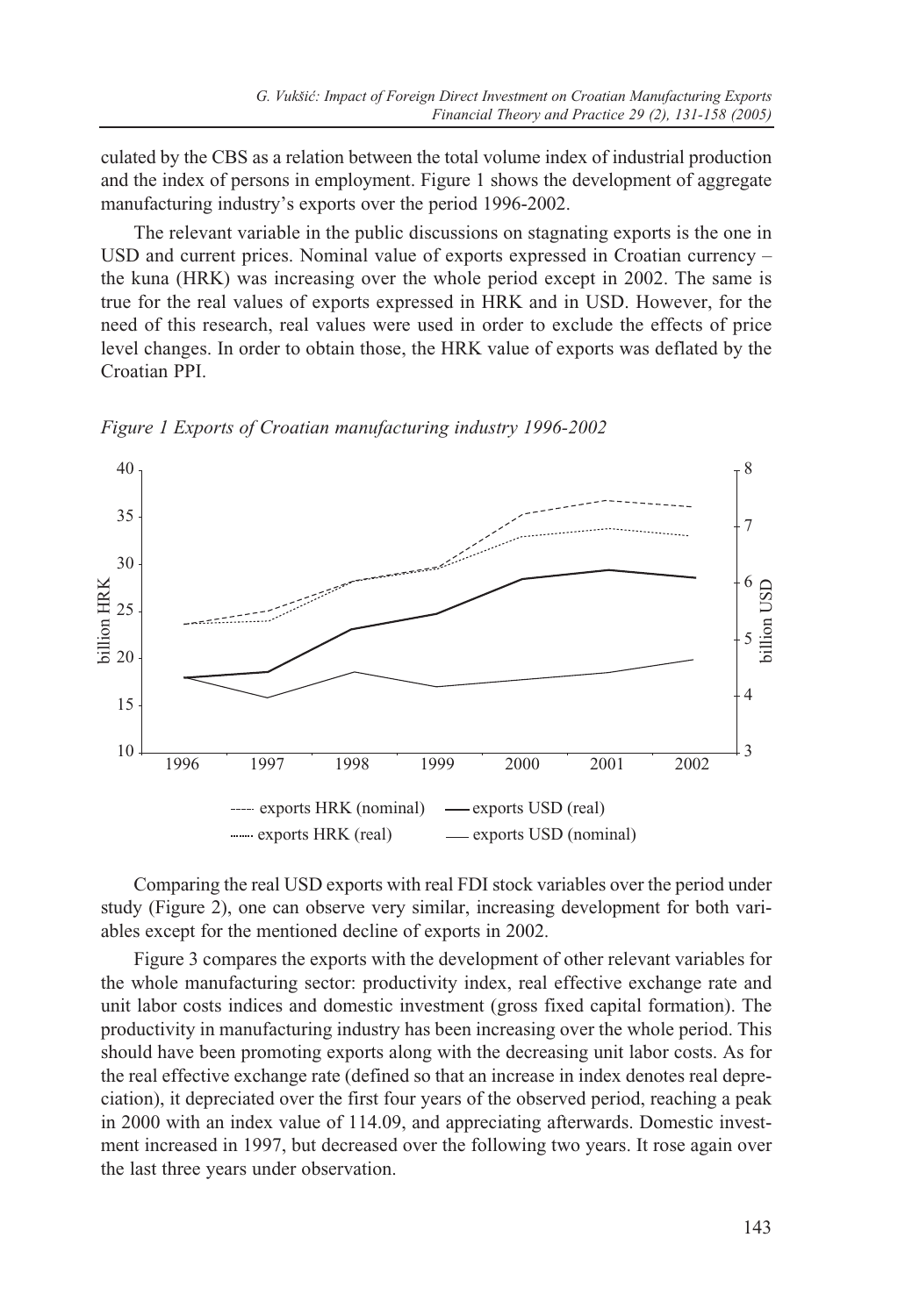

*Figure 2 Exports and FDI stock 1996-2002 (in billion USD)*

*Note: FDI stock – right axis, exports – left axis*

*Figure 3 Exports, productivity, investment, unit labor costs and real effective exchange rate*



*Note: Productivity, REER and unit labor costs – left axis, exports and investment – right axis*

The above developments were not common to all branches of manufacturing industry. The heterogeneity within the sector is visible from table 2. There were two branches for which the average growth of real exports was negative over the observed period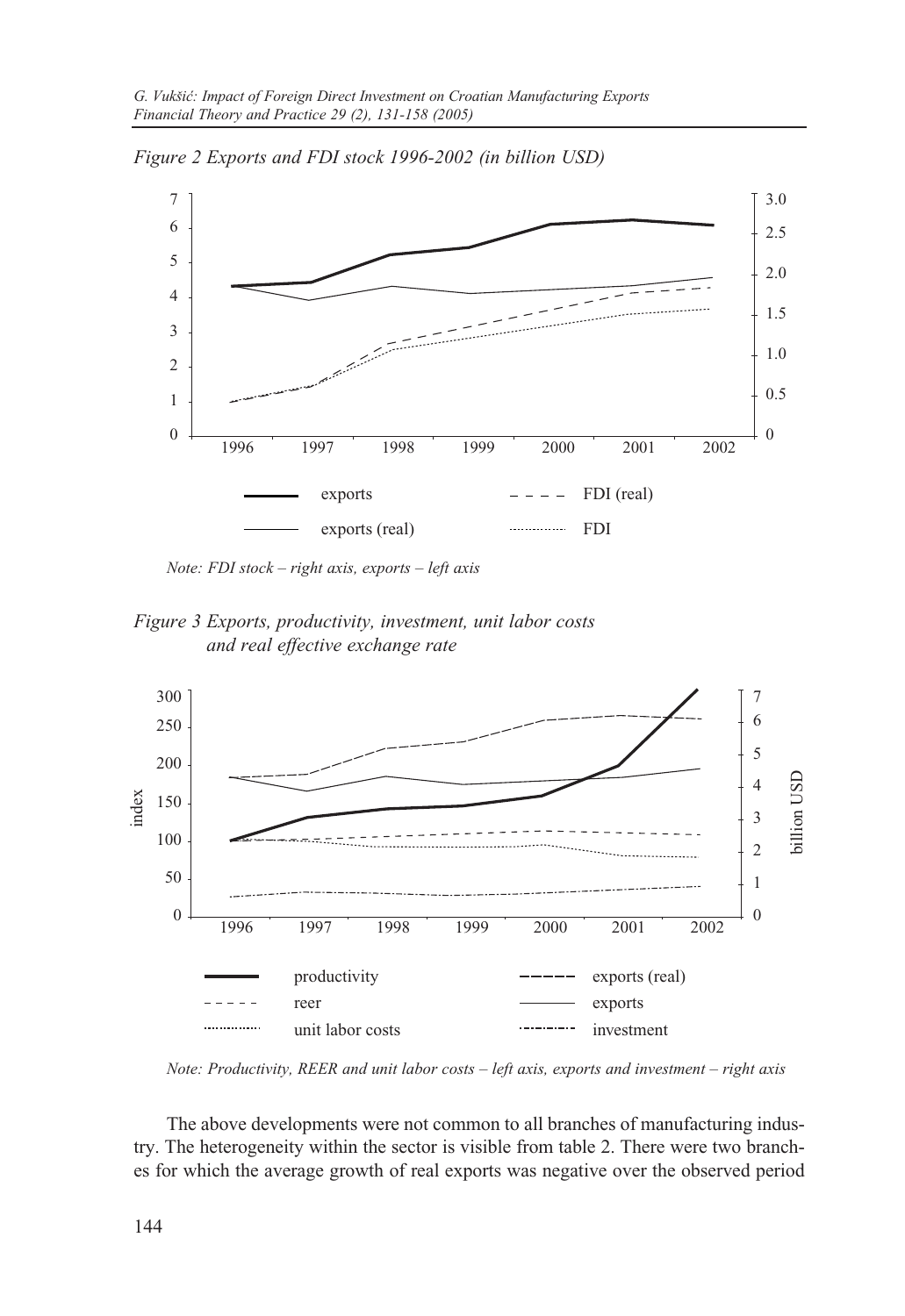– subsections 18 *Manufacture of wearing apparel; dressing and dyeing of fur* and 19 *Tanning, handbags, saddlery, harness and footwear*, with average growth values of - 1.87 and -1.74% respectively. For all other branches, average growth was positive with the maximal value of 57.6% for subsection 35 *Manufacture of other transport equipment*. The inflow of foreign direct investment was unequally distributed over the branches so that the resulting FDI stock was highly concentrated in branches 15 *Manufacture of food products and beverages*, 24 *Manufacture of chemicals and chemical products* and 26 *Manufacture of other non-metallic mineral products*. These were not industries with exceptionally high export growth. Two industries with negative productivity growth were 18 *Manufacture of wearing apparel; dressing and dyeing of fur* and 32 *Manufacture of radio, television and communication equipment and apparatus*. While subsection 18 was characterized with negative export growth, the latter's exports grew by an average rate of 23.03%. The highest average productivity growth was observed in industry 34 *Manufacture of motor vehicles, trailers and semi-trailers*, which had no exceptional values for exports and FDI stock. It amounted to 84.93%. As for the unit labor costs, most industries experienced a fall on average, the decline being rather high in branches 24 *Manufacture of chemicals and chemical products* and 33 *Manufacture of medical, precision and optical instruments, watches and clocks*. The highest increase in unit labor costs was observed in industry 27 *Manufacture of basic metals* where it amounted to 6.4%. The only industry with a negative average growth of domestic investment was 16 *Manufacture of tobacco products*, with a value of -12.51%. The two highest average growth rates of the same variable were in industries 23 *Manufacture of coke, refined petroleum products and nuclear fuel* (81.49%) and 35 *Manufacture of other transport equipment* (63.21%). Both of these industries were comparatively unattractive to foreign investors. Another insight from table 2 is that there is relatively little added value in Croatian exports, as shown by the ratios between the average value of exports and gross added value of single industries.

The correlation coefficients between analyzed variables and some others relevant for the latter estimations are given in the table 3. The two variables with the highest correlation coefficient with the dependent variable in the latter estimations – exports, are domestic investment (0.342) and FDI stock (0.238). The coefficient between these two independent variables is rather high and amounts to 0.612. As for the other variables, productivity is relatively highly correlated with unit labor costs (-0.418), employment (-0.814) and the lagged change of employment (-0.382).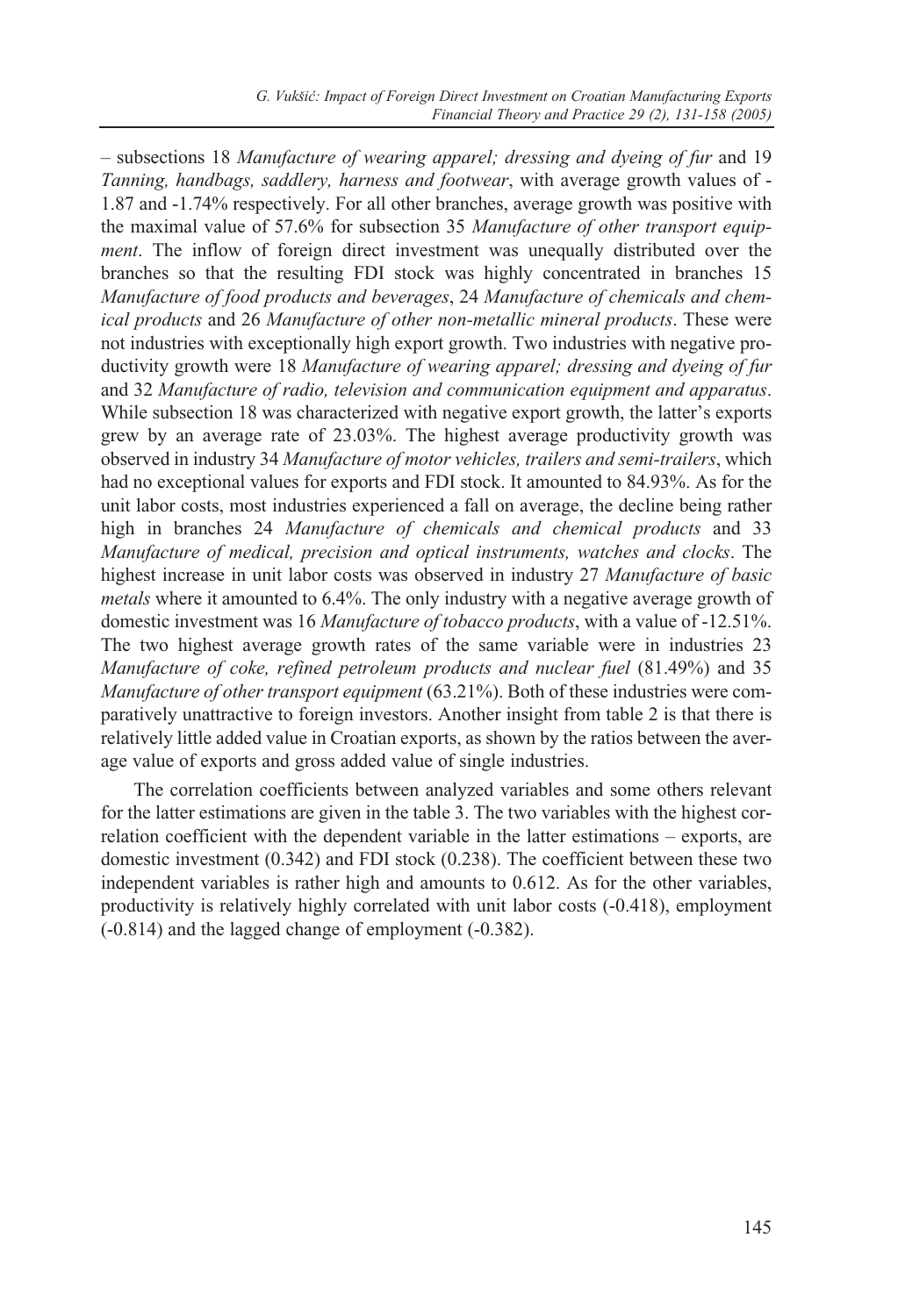|             | Table 2 Descriptive st                                                                                                                                                   |                            |                                     | tatistics of variables by branches |               |                                                                                                                                                                                                                                                                                                  |                                                                                                            |       |              |        |                               |                                                                                                                                                                                                                                                                                                                                                                                            |                |             |                |
|-------------|--------------------------------------------------------------------------------------------------------------------------------------------------------------------------|----------------------------|-------------------------------------|------------------------------------|---------------|--------------------------------------------------------------------------------------------------------------------------------------------------------------------------------------------------------------------------------------------------------------------------------------------------|------------------------------------------------------------------------------------------------------------|-------|--------------|--------|-------------------------------|--------------------------------------------------------------------------------------------------------------------------------------------------------------------------------------------------------------------------------------------------------------------------------------------------------------------------------------------------------------------------------------------|----------------|-------------|----------------|
| <b>NCEA</b> | Exports/GVA                                                                                                                                                              |                            | Exports                             |                                    |               | FDI stock                                                                                                                                                                                                                                                                                        |                                                                                                            |       | Productivity |        |                               | Unit labor costs                                                                                                                                                                                                                                                                                                                                                                           |                | Investmen   |                |
|             | Avg.                                                                                                                                                                     | Avg.                       |                                     |                                    |               | Std.<br>dev.                                                                                                                                                                                                                                                                                     | $\frac{Avg}{T}$                                                                                            | Avg.  |              | Avg.   |                               | Std.<br>dev.                                                                                                                                                                                                                                                                                                                                                                               |                |             |                |
|             | value                                                                                                                                                                    | value                      | Std.<br>dev.                        | Avg.<br>growth                     | Avg.<br>value |                                                                                                                                                                                                                                                                                                  |                                                                                                            | value | Std.<br>dev  | growth | $\frac{\text{Avg}}{\text{y}}$ |                                                                                                                                                                                                                                                                                                                                                                                            | Avg.<br>growth | Std.<br>dev | Avg.<br>growth |
|             | 54.96                                                                                                                                                                    | 438.83                     |                                     |                                    |               |                                                                                                                                                                                                                                                                                                  |                                                                                                            |       |              |        |                               |                                                                                                                                                                                                                                                                                                                                                                                            |                |             |                |
|             | 61.98                                                                                                                                                                    |                            | $46.\overline{00}$<br>35.67         |                                    |               |                                                                                                                                                                                                                                                                                                  |                                                                                                            |       |              |        |                               |                                                                                                                                                                                                                                                                                                                                                                                            |                |             |                |
|             | 222.96                                                                                                                                                                   | 201.43                     |                                     |                                    |               |                                                                                                                                                                                                                                                                                                  |                                                                                                            |       |              |        |                               |                                                                                                                                                                                                                                                                                                                                                                                            |                |             |                |
|             |                                                                                                                                                                          | 569.71                     | 51.85<br>29.81<br>15.94.45<br>23.65 |                                    |               | $\frac{18}{11}$ $\frac{18}{4}$ $\frac{18}{11}$ $\frac{18}{11}$                                                                                                                                                                                                                                   | 8 1 1 1 0 0 0 4 0 0 0 1 0 1 2 3 4 6 7 8 9 7 8 9 7<br>8 1 1 1 0 0 0 4 0 0 0 1 1 2 8 9 1 2 9 1 0 1 0 1 1 1 2 |       |              |        |                               | $\begin{array}{l} \text{5.78 } \\ 5.20 \text{ } \\ 2.11 \text{ } \\ 3.60 \text{ } \\ 4.71 \text{ } \\ 5.82 \text{ } \\ 6.71 \text{ } \\ 7.83 \text{ } \\ 8.71 \text{ } \\ 9.83 \text{ } \\ 1.71 \text{ } \\ 1.71 \text{ } \\ 1.71 \text{ } \\ 1.71 \text{ } \\ 1.71 \text{ } \\ 1.71 \text{ } \\ 1.71 \text{ } \\ 1.71 \text{ } \\ 1.71 \text{ } \\ 1.71 \text{ } \\ 1.71 \text{ } \\ 1.7$ |                |             |                |
|             | 250.79<br>367.08<br>185.72<br>104.55                                                                                                                                     | 244.33<br>246.25           |                                     |                                    |               |                                                                                                                                                                                                                                                                                                  |                                                                                                            |       |              |        |                               |                                                                                                                                                                                                                                                                                                                                                                                            |                |             |                |
|             |                                                                                                                                                                          |                            |                                     |                                    |               |                                                                                                                                                                                                                                                                                                  |                                                                                                            |       |              |        |                               |                                                                                                                                                                                                                                                                                                                                                                                            |                |             |                |
|             |                                                                                                                                                                          | 102.0                      |                                     |                                    |               |                                                                                                                                                                                                                                                                                                  |                                                                                                            |       |              |        |                               |                                                                                                                                                                                                                                                                                                                                                                                            |                |             |                |
|             | $\begin{array}{c} 14.28 \\ 88.00 \\ 125.89 \end{array}$                                                                                                                  | 35.2                       | 15.81                               |                                    |               |                                                                                                                                                                                                                                                                                                  |                                                                                                            |       |              |        |                               |                                                                                                                                                                                                                                                                                                                                                                                            |                |             |                |
|             |                                                                                                                                                                          | 422.38                     |                                     |                                    |               |                                                                                                                                                                                                                                                                                                  |                                                                                                            |       |              |        |                               |                                                                                                                                                                                                                                                                                                                                                                                            |                |             |                |
|             |                                                                                                                                                                          | 639.78                     |                                     |                                    |               |                                                                                                                                                                                                                                                                                                  |                                                                                                            |       |              |        |                               |                                                                                                                                                                                                                                                                                                                                                                                            |                |             |                |
|             |                                                                                                                                                                          | 103.24                     |                                     |                                    |               |                                                                                                                                                                                                                                                                                                  |                                                                                                            |       |              |        |                               |                                                                                                                                                                                                                                                                                                                                                                                            |                |             |                |
|             |                                                                                                                                                                          | 209.49                     |                                     |                                    |               |                                                                                                                                                                                                                                                                                                  |                                                                                                            |       |              |        |                               |                                                                                                                                                                                                                                                                                                                                                                                            |                |             |                |
|             |                                                                                                                                                                          | 169.2                      |                                     |                                    |               |                                                                                                                                                                                                                                                                                                  |                                                                                                            |       |              |        |                               |                                                                                                                                                                                                                                                                                                                                                                                            |                |             |                |
|             | 76.49<br>77.74<br>279.48<br>54.37<br>171.12                                                                                                                              |                            |                                     |                                    |               | $\frac{15}{131}$ $\frac{25}{131}$ $\frac{25}{131}$ $\frac{25}{131}$ $\frac{25}{131}$ $\frac{25}{131}$ $\frac{25}{131}$ $\frac{25}{131}$ $\frac{25}{131}$ $\frac{25}{131}$ $\frac{25}{131}$ $\frac{25}{131}$ $\frac{25}{131}$ $\frac{25}{131}$ $\frac{25}{131}$ $\frac{25}{131}$ $\frac{25}{131}$ |                                                                                                            |       |              |        |                               |                                                                                                                                                                                                                                                                                                                                                                                            |                |             |                |
|             |                                                                                                                                                                          | 142.64<br>238.84<br>280.96 |                                     |                                    |               |                                                                                                                                                                                                                                                                                                  |                                                                                                            |       |              |        |                               |                                                                                                                                                                                                                                                                                                                                                                                            |                |             |                |
|             | 152.72                                                                                                                                                                   |                            |                                     |                                    |               |                                                                                                                                                                                                                                                                                                  |                                                                                                            |       |              |        |                               |                                                                                                                                                                                                                                                                                                                                                                                            |                |             |                |
|             | 169.84                                                                                                                                                                   | 139.4                      |                                     |                                    |               |                                                                                                                                                                                                                                                                                                  |                                                                                                            |       |              |        |                               |                                                                                                                                                                                                                                                                                                                                                                                            |                |             |                |
|             | 152.11                                                                                                                                                                   | 52.24<br>87.62             |                                     |                                    |               |                                                                                                                                                                                                                                                                                                  |                                                                                                            |       |              |        |                               |                                                                                                                                                                                                                                                                                                                                                                                            |                |             |                |
|             | 338.42                                                                                                                                                                   |                            |                                     |                                    |               |                                                                                                                                                                                                                                                                                                  |                                                                                                            |       |              |        |                               |                                                                                                                                                                                                                                                                                                                                                                                            |                |             |                |
|             | 350.76                                                                                                                                                                   | 824.3                      | 13.18<br>69.48<br>36.12             |                                    |               |                                                                                                                                                                                                                                                                                                  |                                                                                                            |       |              |        |                               |                                                                                                                                                                                                                                                                                                                                                                                            |                |             |                |
| $\%$        | 135.76                                                                                                                                                                   | 189.9                      |                                     |                                    |               |                                                                                                                                                                                                                                                                                                  |                                                                                                            |       |              |        |                               |                                                                                                                                                                                                                                                                                                                                                                                            |                |             |                |
|             | Notes: Average value for exports/GVA in percent. Average value for exports, FDI stock and investment in Mio. USD. Average FDI inflow in Mio.<br>Average value for produc |                            |                                     |                                    |               |                                                                                                                                                                                                                                                                                                  | tivity and unit labor costs in index values. Average growth in % for all variables                         |       |              |        |                               |                                                                                                                                                                                                                                                                                                                                                                                            |                |             | USD.           |
|             |                                                                                                                                                                          |                            |                                     |                                    |               |                                                                                                                                                                                                                                                                                                  |                                                                                                            |       |              |        |                               |                                                                                                                                                                                                                                                                                                                                                                                            |                |             |                |

*Source: authors calculation.*

Source: authors calculation.

G. Vukšić: Impact of Foreign Direct Investment on Croatian Manufacturing Exports *Financial Theory and Practice 29 (2), 131-158 (2005)*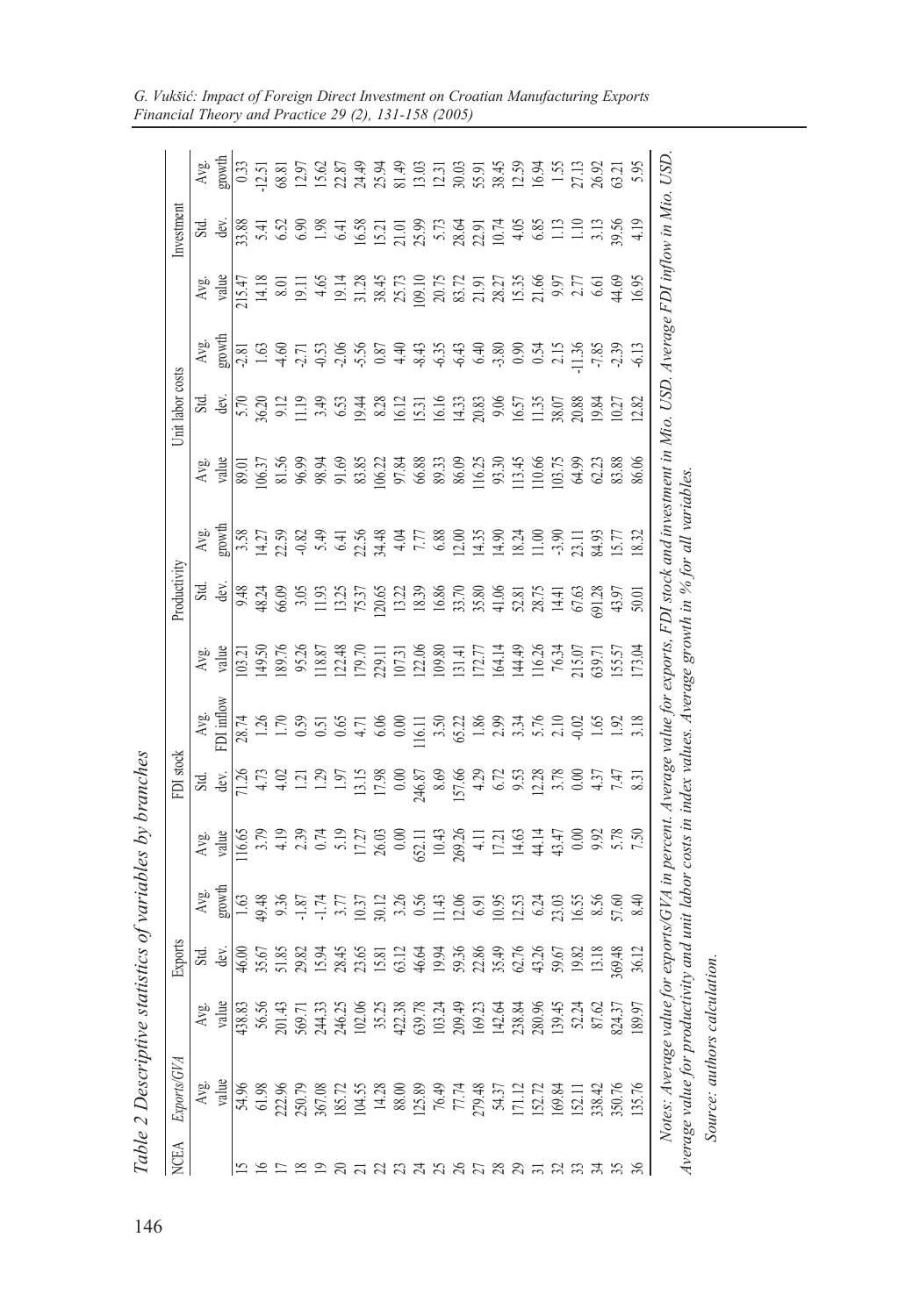|                  | <b>FDI</b> |       | Investment Productivity | Unit<br>labor | <b>REER</b> | Empl.    | $\Delta$ Empl. |
|------------------|------------|-------|-------------------------|---------------|-------------|----------|----------------|
|                  |            |       |                         | costs         |             |          |                |
| Exports          | 0.238      | 0.342 | $-0.312$                | $-0.151$      | 0.060       | 0.131    | 0.043          |
| FDI              |            | 0.612 | $-0.061$                | $-0.303$      | 0.205       | 0.060    | 0.019          |
| Investment       |            |       | $-0.210$                | $-0.092$      | $-0.015$    | 0.238    | 0.180          |
| Productivity     |            |       |                         | $-0.418$      | 0.085       | $-0.814$ | $-0.382$       |
| Unit labor costs |            |       |                         |               | 0.007       | 0.501    | 0.440          |
| <b>REER</b>      |            |       |                         |               |             | $-0.198$ | 0.023          |
| Employment       |            |       |                         |               |             |          | 0.314          |

#### *Table 3 Correlations*

The two employment variables are relatively strongly correlated with unit labor costs as well and the coefficients amount to 0.501 and 0.440. This is understandable and expected considering the construction of the productivity and unit labor costs variables described above.

The following models will be estimated:

$$
\ln EX_{ji} = \alpha_j + \beta_1 \ln PD_{ji} + \beta_2 \ln ULC_{ji} + \beta_3 \ln REER_i
$$
\n(1)

$$
\ln EX_{ji} = \alpha_j + \beta_1 \ln PD_{ji} + \beta_2 \ln ULC_{ji} + \beta_3 \ln REER_i + \beta_4 \ln I_{j(t-1)}
$$
 (2)

$$
\ln EX_{ji} = \alpha_j + \beta_1 \ln PD_{ji} + \beta_2 \ln ULC_{ji} + \beta_3 \ln REER_i + \dots + \beta_5 \ln FDI_{j(t-1)}
$$
(3)

$$
\ln EX_{ji} = \alpha_j + \beta_1 \ln PD_{ji} + \beta_2 \ln ULC_{ji} + \beta_3 \ln REER_i + \beta_4 \ln I_{j(t-1)} + \beta_5 \ln FDI_{j(t-1)}
$$
(4)

The dependent variable ln*EX* is natural logarithm of real exports. Independent variables in the first specification are the natural logarithms of productivity index ln*PD*, of unit labor costs index  $lnULC$  and of real effective exchange rate  $lnREER$ . Subscript  $j =$ 1…21 denotes different branches and *t* stands for different years, ranging from 1996 to 2002. The fixed effects one-way error component model is used for the estimation. The constant term  $\alpha$ <sub>i</sub> denotes the branch-specific fixed effects. Domestic investment (ln*I*) and FDI stock (ln*FDI*) variables, used separately in second and third model specifications (because of relatively high correlation coefficient between these variables) and together in the fourth, enter the regression with a one year lag. This can be justified by the fact that some time is needed before the new investment becomes effective. In the case of FDI, using lagged values should help to alleviate a potential simultaneity problem between exports and FDI variables. Using FDI stock values instead of inflows should help in this respect as well. In addition, FDI stock should better capture the relevance of the presence of foreign capital in some branch, which is important as a source of potential indirect effects described earlier. If only FDI inflows values were used, then there might be cases in which a substantial inflow took place at the beginning of the observed period without there being any inflows afterwards. In this way the values of this variable would be zero for all the subsequent years, which would neglect the strong presence of the foreign capital already invested, which may be a source of potentially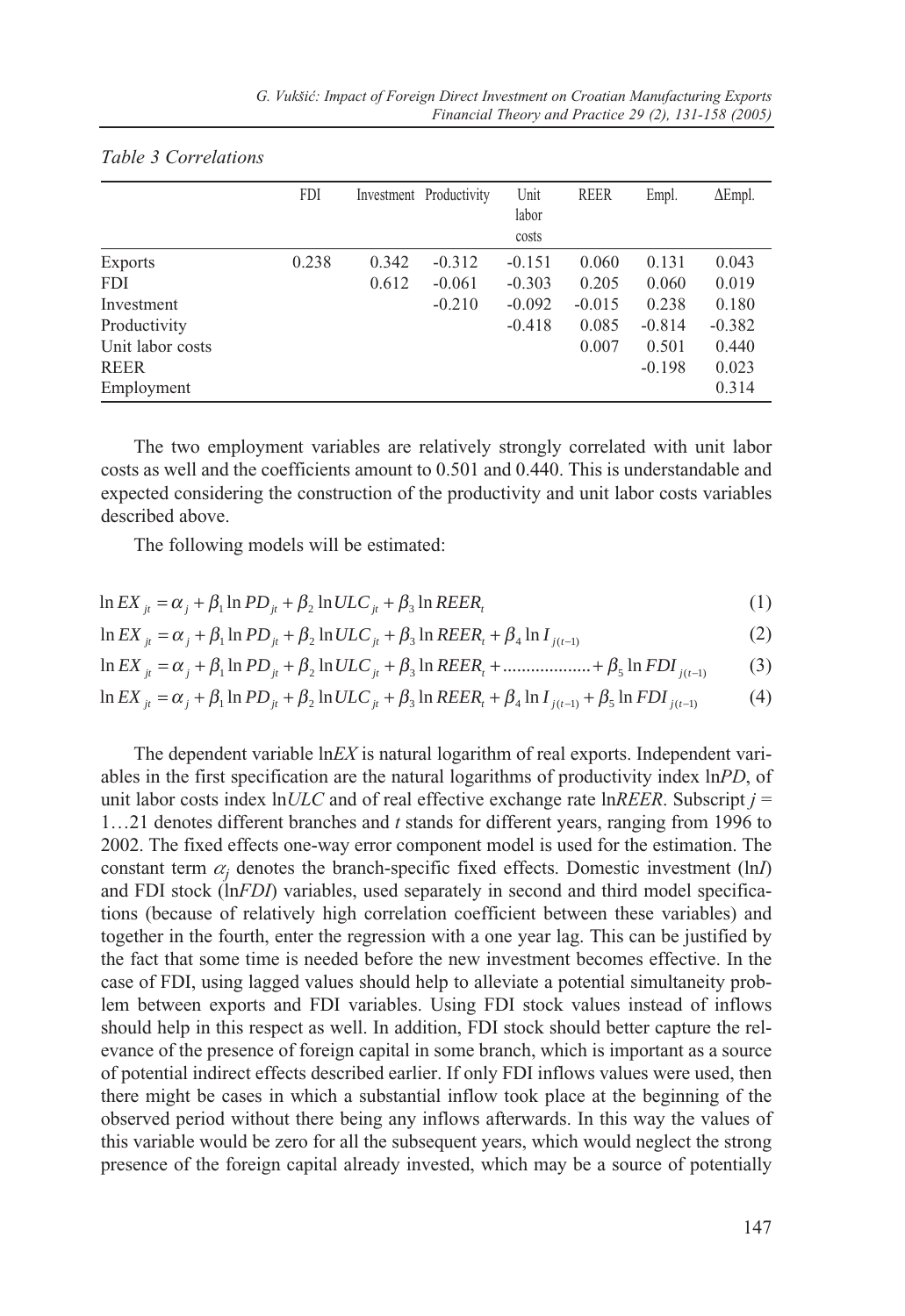important side effects. There is a potentially important variable which is not included in the above model – the export markets. The reason this is left out is that it is very difficult to find a good proxy. Using GDP growth of countries which are important export destinations turned out to be insignificant. The reason is that within this indicator, there may be quite different developments for single industries. The effects of this omitted variable are thus captured by the individual effects term  $\alpha_i$  and the fact that this variable is omitted does not affect the consistency of the estimations. The same should hold for potentially relevant policy variables not included in the regressions such as tariffs, effective tax rates and subsidies. Data on tariffs are not available according to NCEA methodology, only for single products. Therefore, there may be different tariffs within one class and the correct way to apply this information empirically would require weighting the tariffs according to the share of single products in the exports of a single NCEA sector and the share of different export destinations. Unfortunately, the data needed were not available. Data on subsidies are not available for single industries, like the data on effective tax burden.

The above model specifications are modifications and extensions of the models estimated at the aggregated, macroeconomic level in Sun (2001) and Zhang and Song (2000). Both of these papers use natural log of real exports as dependant variable and lagged logarithm of FDI stock variable. Sun (2001) also uses domestic investment, and both papers add exchange rate as independent variable as well. In this paper, productivity and unit labor costs variables are added because they are expected to be significant determinants of industries' export competitiveness.

Another potential problem is the possible simultaneous causal relationship between exports and productivity identified in international trade theory and tested in the previous literature (see e.g. Kunst and Marin, 1989). In order to account for this possibility, instrumental variables were used instead of productivity variables. In the search for appropriate instruments, using the employment variable turned out to be a good idea, since earlier research had concluded that most productivity increases were due to the decreasing number of workers in the manufacturing industry (Nikić, 2003). In addition, productivity could be increased through investment in new technology or some transfer of knowledge. This justifies using domestic and foreign investment variables as instruments for productivity, especially since Škudar (2004) finds that firms with foreign ownership managed to increase productivity at a higher rate than domestically owned enterprises. The following specifications will be tested in order to find appropriate instruments for productivity:

$$
\ln PD_{ji} = \alpha_j + \beta_1 \ln EMP_{j(t-1)}
$$
\n<sup>(P1)</sup>

$$
\ln PD_{j} = \alpha_j + \beta_1 \ln EMP_{j(t-1)} + \beta_2 \Delta EMP_{j(t-1)}
$$
\n(P2)

$$
\ln PD_{jt} = \alpha_j + \beta_1 \ln EMP_{j(t-1)} + \beta_2 \Delta EMP_{j(t-1)} + \beta_3 \ln I_{j(t-1)}
$$
(P3)

$$
\ln PD_{ji} = \alpha_j + \beta_1 \ln EMP_{j(t-1)} + \beta_2 \Delta EMP_{j(t-1)} + \dots + \dots + \beta_4 \ln FDI_{j(t-1)}
$$
(P4)

(P5)  $\ln PD_{it} = \alpha_i + \beta_1 \ln EMP_{i(t-1)} + \beta_2 \Delta EMP_{i(t-1)} + \beta_3 \ln I_{i(t-1)} + \beta_4 \ln FDI_{i(t-1)}$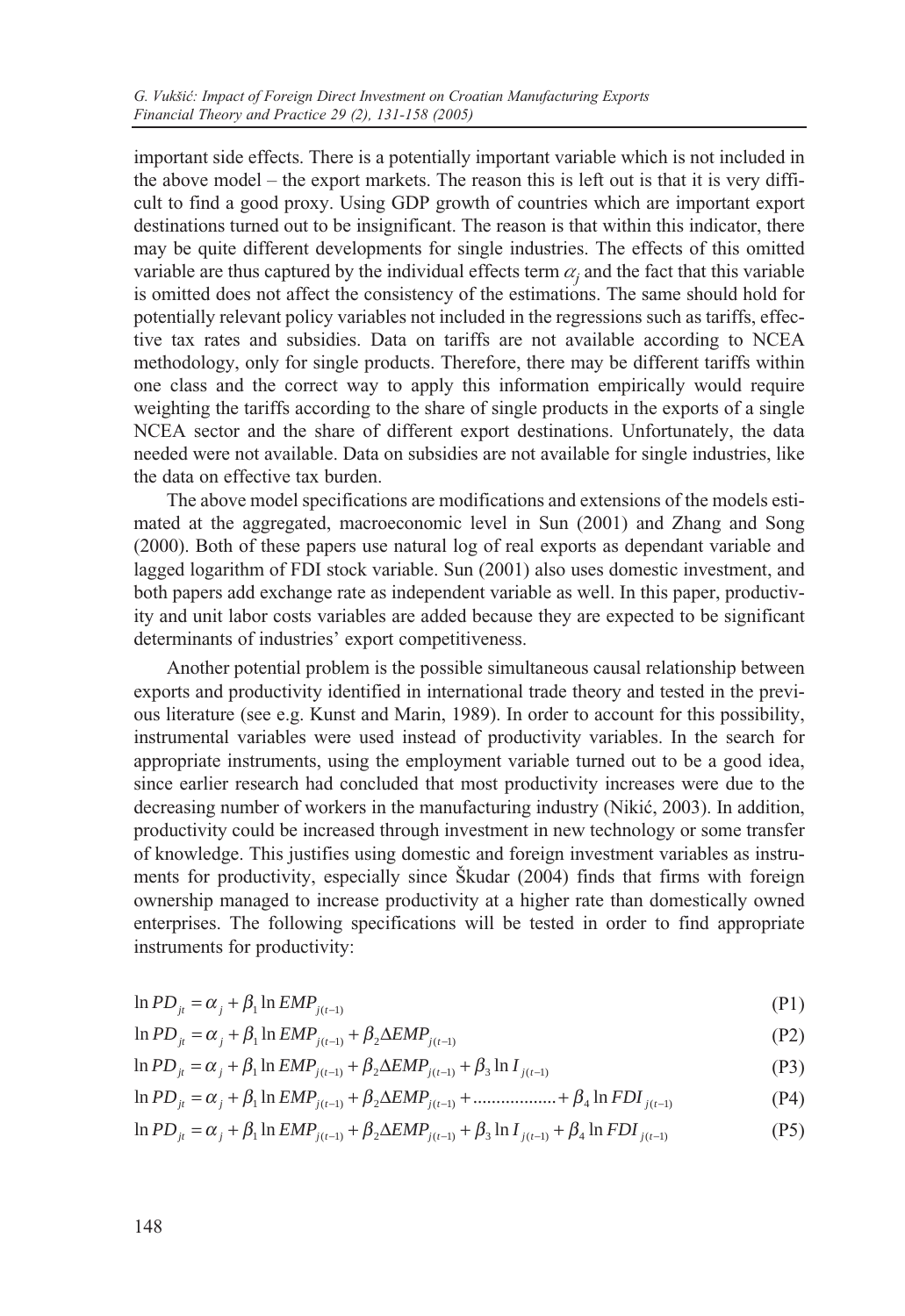In the above equations, ln*EMP* stands for the lagged value of the employment index, while  $\beta$  *EMPL* denotes the percentage change of the employment index in the previous period. All other variables are same as before. The results of all the estimations are presented and discussed in the next section.

#### **6 Results**

Table 4 contains the results of the one-way error component fixed effects panel data estimations for models  $1 - 4.6$  In the first model specification all variables are significant at the 1% level with predicted signs. Productivity increases, real effective exchange rate depreciation and fall in unit labor costs promote exports. Including domestic investment in the regression (model 2) does not change these results, except to increase the absolute value of the coefficient of unit labor costs. The investment variable does not turn out to be significant. In the third specification, the FDI stock variable is included instead of domestic investment. The new variable is significant at the 10% level, with a positive, but relatively small coefficient. Productivity remains highly significant unlike unit labor costs.7 The coefficient and significance of the real effective exchange rate is lower, and this variable is now significant only at the 10% level. Including the domestic investment and FDI variables together in the fourth model specification yields the following results: Productivity and unit labor costs are significant only at the 10% level, real effective exchange rate turns out not to be relevant, and both investment variables are significant and with positive coefficients – domestic investment at the 10% and FDI at the 5% level. These variables obviously "pick up" some of the influence of the variables in model 1, but the results of the last specification must be taken with some caution because domestic investment and foreign direct investment variables, which have a relatively high simple correlation coefficient, enter the regression together. Despite this, there are no other usual symptoms of multicollinearity (as described e.g. in Pindyck and Rubinfeld, 1998).

In order to check for the potential endogeneity of the productivity variable, possibly arising because of simultaneous causal relationship between productivity and exports (see Kunst and Marin, 1989), models P1 – P5 are estimated in order to find appropriate instruments for productivity in the latter instrumental variables estimation. The results are presented in table 5. As previously mentioned, the observed increases in productivity of manufacturing industry are mostly due to cuts in the number of employees. Therefore, the first specification uses lagged natural logarithm of employment index. It is significant at 1% level and the adjusted  $R^2$  is 0.64. Adding the lagged growth of the employment variable (model P2) increases the explanatory power of the model (*R2* is equal to 0.71). Domestic investment is added in the model P3, but it turns out to be insignificant. Opposite is true for FDI stock (model P4), which positively and significantly influenced productivity. The *R2*

<sup>6</sup> Also the results of the random effects panel data estimations (given in the appendix) are discussed here, but only shortly because they are only slightly different from the results of the fixed effects estimations. Nevertheless, this shows the robustness of the results to applying different methods.

<sup>7</sup> In the same specification, only without productivity variable, unit labor costs are significant at the 10% level, but the adjusted R2 is much lower and amounts to 0.38. As noted by an anonymous referee, unit labor costs alone are probably not sufficient to explain changes of exports due to different cost base of competitors in different industries.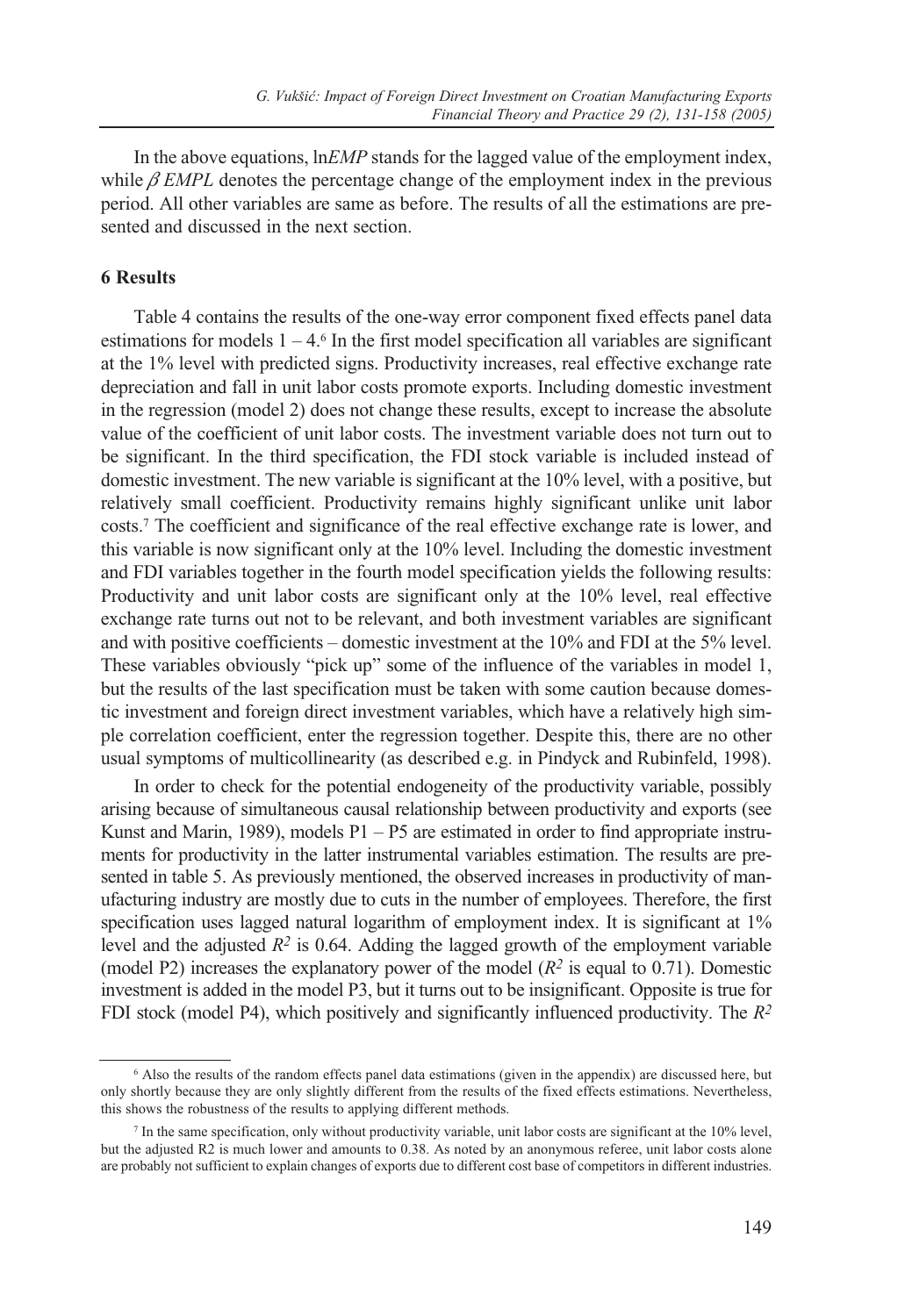of the fourth model is 0.67. In the fifth specification, with both investment variables, domestic investment remains insignificant, while the coefficient and the significance of FDI stock variable is increased. The explanatory power of the model is reduced relative to model P4.

|                     |              |              | Dependant variable: Exports                       |           |
|---------------------|--------------|--------------|---------------------------------------------------|-----------|
|                     |              |              | Estimation method: Fixed Effects – OLS Estimation |           |
|                     | Model 1      | Model 2      | Model 3                                           | Model 4   |
| Constant            | $-5.258**$   | $-4.780*$    | $-2.088$                                          | $-0.718$  |
|                     | (2.416)      | (2.795)      | (3.129)                                           | (3.624)   |
| Productivity        | $0.304$ ***  | $0.314***$   | $0.302$ ***                                       | $0.176*$  |
|                     | (0.082)      | (0.087)      | (0.090)                                           | (0.099)   |
| Unit labor costs    | $-0.372$ *** | $-0.564$ *** | $-0.140$                                          | $-0.305*$ |
|                     | (0.135)      | (0.130)      | (0.165)                                           | (0.162)   |
| <b>REER</b>         | $2.269$ ***  | $2.303$ ***  | $1.303*$                                          | 1.186     |
|                     | (0.509)      | (0.579)      | (0.685)                                           | (0.777)   |
| Investment          |              | 0.057        |                                                   | $0.093*$  |
|                     |              | (0.039)      |                                                   | (0.052)   |
| <b>FDI</b>          |              |              | $0.057*$                                          | $0.091**$ |
|                     |              |              | (0.030)                                           | (0.035)   |
| <b>Observations</b> | 147          | 126          | 115                                               | 102       |
| Adj. $R^2$          | 0.45         | 0.48         | 0.45                                              | 0.48      |

*Table 4 Results I*

*Note: Standard errors are in parentheses. \*\*\*, \*\*, \* indicate significance at the 1 percent, 5 percent and 10 percent levels, respectively.*

As a result, the variables in models P2 and P4 are chosen as best candidates for the instruments of productivity variables in two step least square (2SLS) instrumental variables estimations.8 The results of these regressions are presented in table 6. The first two columns of the table 6 contain the results for the model 1 in which productivity is instrumented with two employment variables (model IV1 with P2), and with two employment variables and FDI stock (model IV2 with P4). The test of the joint null hypotheses that the equation is properly specified and the instruments are valid instruments (i.e. uncorrelated with the error term) has been conducted. The p-values imply that using only employment variables as instruments is a better choice, i.e. model is correctly specified and we cannot reject the null hypotheses of no correlation between the instruments and the errors in equation 1. Comparison of these results with the results of the OLS estimates of model 1 (table 4), reveals that the significance and the coefficient of the productivity variable have decreased. Unit labor costs and real effective exchange rates remain significant at 1% level.

<sup>8</sup> In searching for the appropriate instruments of the productivity variable, specifications including real effective exchange rates were also estimated under the assumption that exchange rate developments "forced" the enterprises to search for other ways to improve their export competitiveness i.e. to increase productivity ("the productivity whip"). These results are not shown here because this variable always turned out to be insignificant for productivity.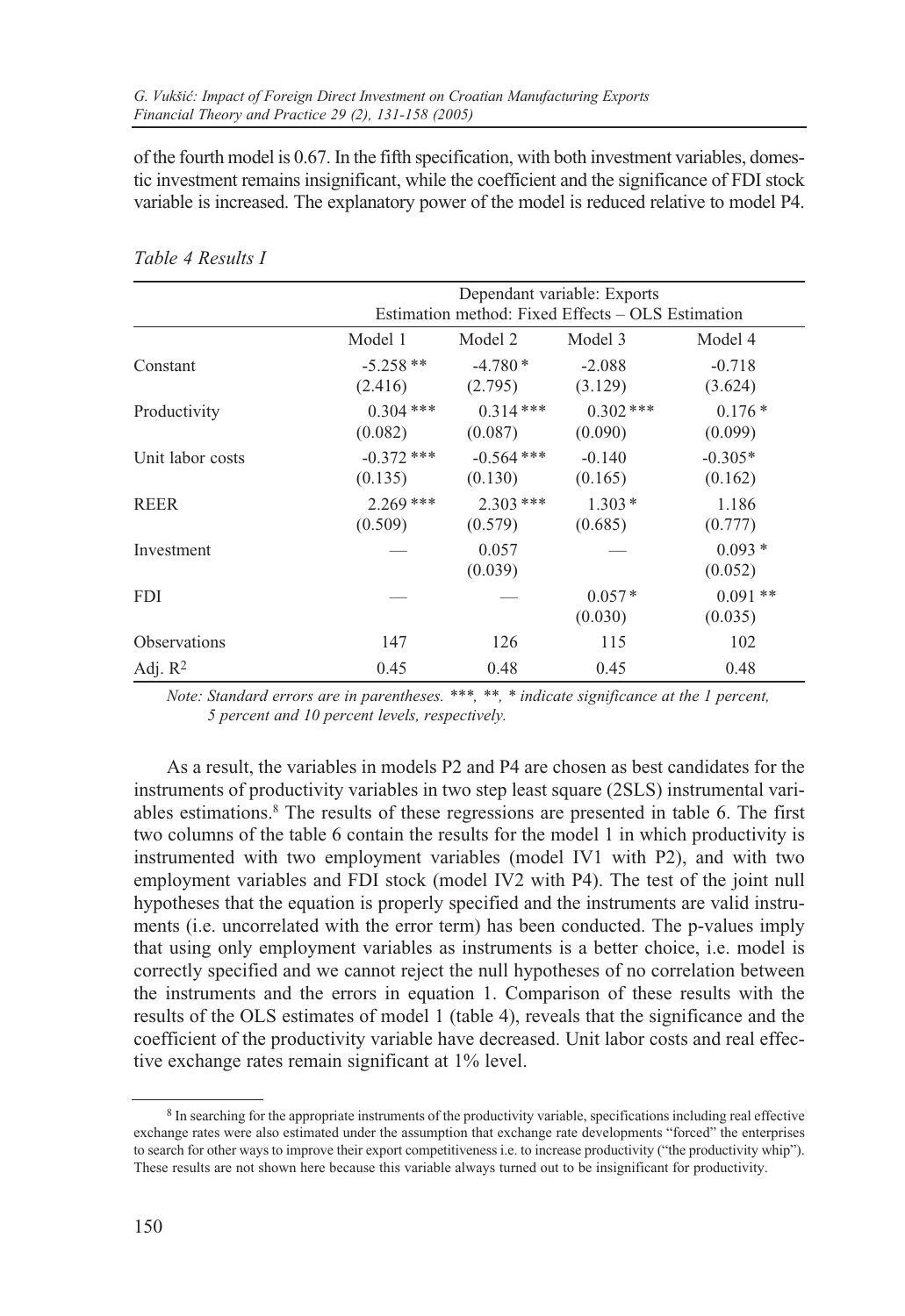## *Table 5 Results II*

|                     |              |                                                   | Dependant variable: Productivity |              |              |
|---------------------|--------------|---------------------------------------------------|----------------------------------|--------------|--------------|
|                     |              | Estimation method: Fixed Effects – OLS Estimation |                                  |              |              |
|                     | Model P1     | Model P <sub>2</sub>                              | Model P3                         | Model P4     | Model P5     |
| Constant            | $10.869$ *** |                                                   | $11.163$ *** $10.576$ ***        | $10.921$ *** | $10.617***$  |
|                     | (0.396)      | (0.363)                                           | (0.484)                          | (0.754)      | (0.856)      |
| Employment          | $-1.325$ *** | $-1.405$ ***                                      | $-1.283$ ***                     | $-1.413$ *** | $-1.371$ *** |
|                     | (0.089)      | (0.082)                                           | (0.104)                          | (0.151)      | (0.169)      |
| $\Delta$ Employment |              | $-0.917***$                                       | $-0.928$ ***                     | $-0.723$ *** | $-0.781$ *** |
|                     |              | (0.174)                                           | (0.172)                          | (0.195)      | (0.190)      |
| Investment          |              |                                                   | 0.020                            |              | $-0.026$     |
|                     |              |                                                   | (0.032)                          |              | (0.045)      |
| <b>FDI</b>          |              |                                                   |                                  | $0.046**$    | $0.074***$   |
|                     |              |                                                   |                                  | (0.018)      | (0.024)      |
| <b>Observations</b> | 147          | 147                                               | 126                              | 115          | 102          |
| Adj. $R^2$          | 0.64         | 0.71                                              | 0.62                             | 0.67         | 0.65         |

*Note: Standard errors are in parentheses. \*\*\*, \*\*, \* indicate significance at the 1 percent, 5 percent and 10 percent levels, respectively.*

|                     |              |            | Dependent variable: Exports                      |             |           |
|---------------------|--------------|------------|--------------------------------------------------|-------------|-----------|
|                     |              |            | Estimation method: Fixed Effects – IV Estimation |             |           |
|                     | Model IV1    | Model IV2  | Model IV3                                        | Model IV4   | Model IV5 |
|                     | (with P2)    | (with P4)  | (with P2)                                        | (with P4)   | (with P2) |
| Constant            | $-5.446**$   | $-5.366**$ | $-4.602 -$                                       | $5.899*$    | $-0.799$  |
|                     | (2.433)      | (2.646)    | (2.813)                                          | (3.284)     | (3.816)   |
| Productivity        | $0.214*$     | $0.353***$ | $0.255**$                                        | $0.352$ *** | 0.183     |
|                     | (0.112)      | (0.111)    | (0.122)                                          | (0.121)     | (0.136)   |
| Unit labor costs    | $-0.442$ *** | $-0.261$   | $-0.603$ ***                                     | $-0.366$ ** | $-0.302*$ |
|                     | (0.148)      | (0.167)    | (0.142)                                          | (0.172)     | (0.168)   |
| <b>REER</b>         | $2.472$ ***  | $2.150**$  | $2.364$ ***                                      | $2.279$ *** | 1.195     |
|                     | (0.539)      | (0.546)    | (0.586)                                          | (0.670)     | (0.789)   |
| Investment          |              |            | 0.060                                            | $0.122**$   | $0.093*$  |
|                     |              |            | (0.040)                                          | (0.053)     | (0.052)   |
| <b>FDI</b>          |              |            |                                                  |             | $0.090**$ |
|                     |              |            |                                                  |             | (0.038)   |
| <b>Observations</b> | 147          | 115        | 126                                              | 102         | 102       |
| P-value             | 0.533        | 0.066      | 0.250                                            | 0.033       | 0.819     |
| Adj. $R^2$          | 0.44         | 0.43       | 0.48                                             | 0.43        | 0.48      |

### *Table 6 Results III*

*Note: Standard errors are in parentheses. \*\*\*, \*\*, \* indicate significance at the 1 percent, 5 percent and 10 percent levels, respectively.*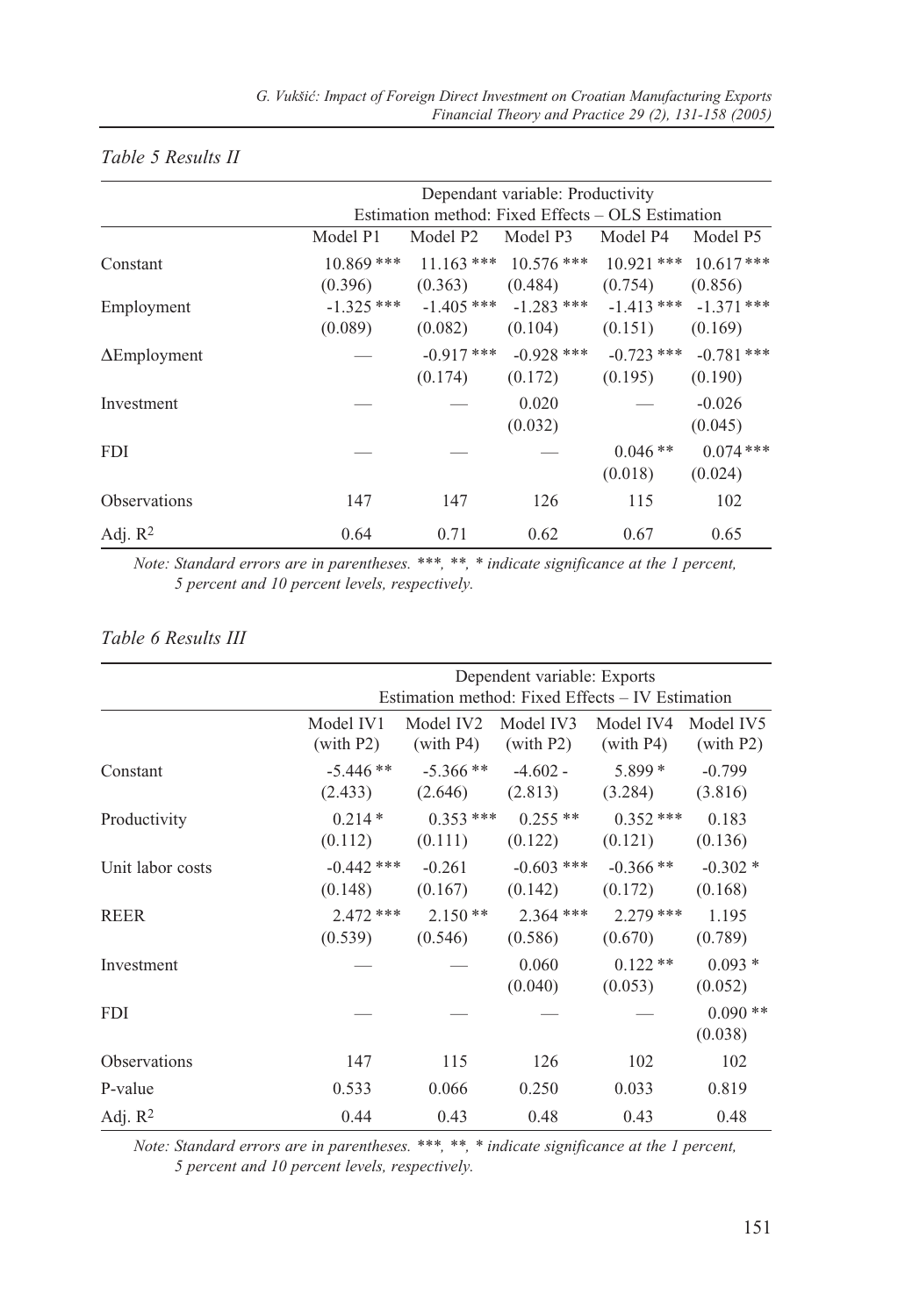In the next step, model 2 was estimated using only employment variables (model IV3 with P2) and using employment variables and FDI stock as instruments (model IV4 with P4). Again, p-values of test statistics speak in favor of using only employment variables as instruments. Compared to results from OLS estimations (model 2 in table 4) the significance and the coefficient of the productivity variable are now lower. Last regression uses employment variables as instruments for productivity, but adds FDI stock as an independent variable (model IV5 with P2). The results are very similar to the ones from the OLS estimation of model 4 in table 4, except that now productivity is insignificant.

Overall, one can make following conclusions: the positive and significant effect of FDI on exports seems to be quite robust, although with a relatively small coefficient. A 1% increase in FDI stock leads to a 0.09% increase of exports. In addition, this effect seems to be captured by the productivity variable if FDI stock is left out from the regressions. That FDI positively influences productivity is in line with the findings from Škudar (2004). It seems likely that productivity was the channel through which FDI has contributed to better export performance. On the other hand, when productivity is instrumented with employment variables its impact on exports is insignificant (model IV3 with P2) or significant only at the 10% level (model IV1 with P2). This implies that productivity increases induced by employment cuts did not promote exports. On the other hand, unit labor costs turn out to be a relevant determinant of exports (except in model 3, table 4). The initially significant results for real effective exchange rate are weakened after introducing investment variables into the model (models 3, 4 and IV5 with P2). This may be due to loss of degrees of freedom. Also, the possibility of the multicollinearity in the specifications with both investment variables cannot be excluded. It is very difficult to draw a clear conclusion about the effect of this variable on exports, especially since the effects of the changed imported input prices on exports may weaken the theoretically predicted influence of the exchange rate on exports. This has not been the primary goal of this paper, but the fact that real effective exchange rate did not have a very important impact on exports over the observed period is also in line with research results from Babić (2002) and Galinec and Jurlin (2003). Stučka (2004) finds only a limited positive impact of potential currency depreciation on the Croatian trade balance. It must be stated here that for the model IV5 with P2, this variable barely fails the 10% significance level limit (p-value of t-statistic is 0.13). The results for domestic investment are mixed and not very convincing and for the fixed effects model. It is significant only at the 10% level after controlling for the FDI stock variable. But the results of the random effects model (tables A1 and A2 in the appendix) reveal higher importance of this variable for exports.

### **7 Conclusions and policy recommendations**

The exports of Croatian manufacturing industry have been stagnating over the last decade or so. Over the same period there have been relatively high inflows of foreign direct investment (FDI) into industry. The aim of this paper was to examine, after controlling for other potentially significant variables, whether these inflows have had an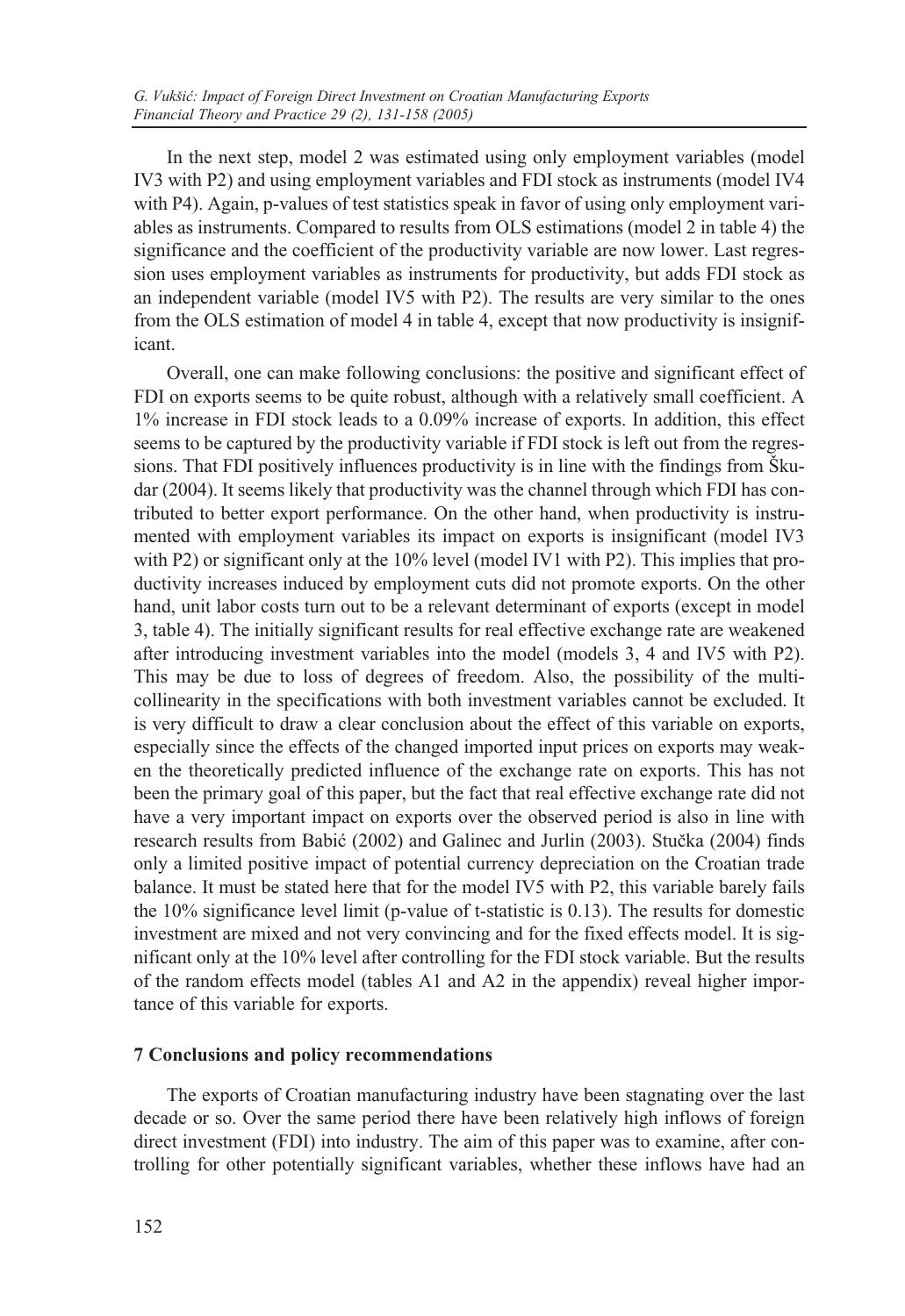impact on export performance. The panel data approach for 21 manufacturing industry sectors over the period between 1996 and 2002 yields results that suggest a positive and statistically significant effect of foreign direct investment on exports, mainly through productivity increases.

The impact of productivity on exports was highly significant and relatively strong in the models without investment variables. This is in accordance with expectations and the results of other empirical studies. After including FDI and domestic investment variables, the significance of productivity diminishes and in some models it is no longer relevant for exports. This implies that the part of productivity growth that was due to FDI and domestic investment, was relevant for export growth. The impact of FDI was relatively weak, while the results for domestic investment are mixed for the fixed effects specifications. On the other hand, the results of the random effects estimations reveal a positive and significant effect of domestic investment on exports. This effect was also relatively weak, but still somewhat stronger than for the FDI. This suggests that there are some constraints on export expansion, due to either limited production capacity or, more likely, the lack of modern production technology in Croatian manufacturing industry (or both). A clear recommendation for economic policy is to promote investment in order to overcome the existing limitations. Some of the ways in which this may be accomplished are improving investment climate in the country and attracting more FDI in the manufacturing industry. Lower unit labor costs also significantly contributed to promoting exports. This result too is in line with expectations. Although the significance of the unit labor costs also diminishes after including the investment variables, they still remain a significant determinant of exports, with a higher coefficient than the productivity variable. It has been mentioned that unit labor costs alone are probably not sufficient to explain changes of exports, due to the different cost bases of competitors in different industries. Despite this fact, the results suggest that the relative level of wages is an important factor for export competitiveness. At the same time, it is difficult to draw clear conclusions about the role of real effective exchange rate development. Most specifications show positive, strong and significant impact on exports, but this is weakened after including investment variables in the model. This may be due to loss of degrees of freedom in the specifications with more variables. However, the effects of changes of imported input prices due to exchange rate changes may weaken the theoretically predicted influence of the exchange rate on exports. In addition, considering the other potential adverse effects of exchange rate devaluation (see section 2) on the economy, it turns out that exchange rate policy cannot be used effectively for export promotion.

With respect to FDI, it has been mentioned that there is a potential for improving the export performance of Croatian manufacturing industry by attracting more FDI into this sector.9 This calls for more active investment-promoting policy measures. However, the policy makers should also try to enhance the potential positive effects of FDI by targeting specific export-oriented greenfield foreign investment, and, in addition, implement measures which should increase potential spillover effects.

<sup>9</sup> The need for a stronger investment promotion agency in attracting export-oriented greenfield investment was also recognized by Galinec and Jurlin (2003).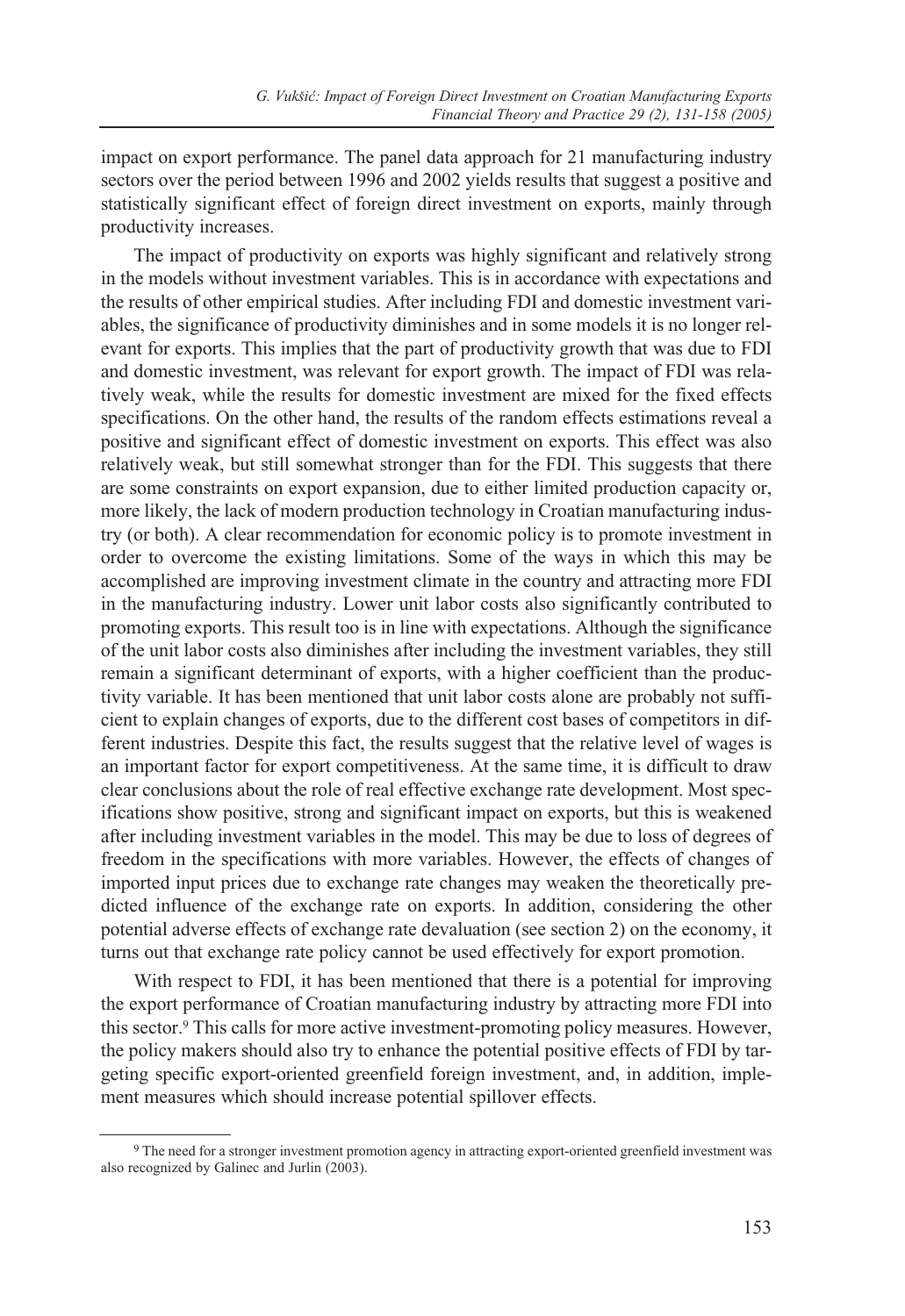In an extensive study, Babić, Pufnik and Stučka (2001) analyze, among other things, the determinants of the attractiveness of Croatia for foreign investors and discuss the existing Law on Investment Promotion. Unfortunately, most of the drawbacks of the Law10, as well as the other factors impeding more FDI inflows in Croatia emphasized in that study are still valid. The Croatian market is comparatively small, with moderate consumption potential and high unemployment. Some positive developments in trade liberalization and integration with other markets have improved the Croatian position as a potential production location for export-oriented foreign investors. The public administration is still inefficient and corrupt, the judiciary is slow and thus the protection of property rights is inefficient. The relevant infrastructure is still underdeveloped, despite large public investment in road building. The Law on Investment Promotion leaves lots of room for discretionary decisions increasing the uncertainty of potential foreign investors regarding the treatment to be expected; it discriminates between domestic and foreign enterprises as well as between small and large companies, giving domestic and larger firms certain advantages. It also implies more favorable treatment of companies in certain industries, especially of labor-intensive production. There are no special incentives for export-oriented investment projects, from which the most spillover effects can be expected especially if they are conditional on more extensive use of domestic inputs into production. Special treatment of export-oriented FDI gains even more importance for a comparatively small market such as the Croatian. Babić, Pufnik and Stučka (2001) also point out that investment promotion activity has been very low and that the Law on Investment Promotion was more "words on paper". In other words, they see its major purpose in gaining political points for the coalition government from 2000 to 2004, while the actual political willingness for stronger FDI promotion is lacking.

While dealing with the above problems would certainly contribute to higher FDI inflows to Croatia, there are other measures as well which can be implemented additionally in order to magnify the potential positive spillover effects from foreign investment. Basically, host countries may condition FDI incentives on mandatory measures or use the incentives to encourage investors to behave in certain way (UNCTAD, 2003). Such performance requirements may include the export orientation of production, which has already been mentioned, but they may relate to training of local workers and technology transfers as well. An important aspect of the host countries' policies aimed at enhancing benefits from FDI is to strengthen the host countries' own capabilities. Only if the human capital in host countries is at a sufficiently high level regarding the relevant skills can there be increased absorptive capacity for the knowledge spillovers disseminated by the foreign investors.

### LITERATURE

**Aitken, B., Hanson, G. H. and Harrison, A. E. 1997.** "Spillovers, foreign investment, and export behaviour". *Journal of International Economics,* 43, 103-132.

<sup>&</sup>lt;sup>10</sup> Šoštarić (2004) gives a more recent critical review of the Law on Investment Promotion.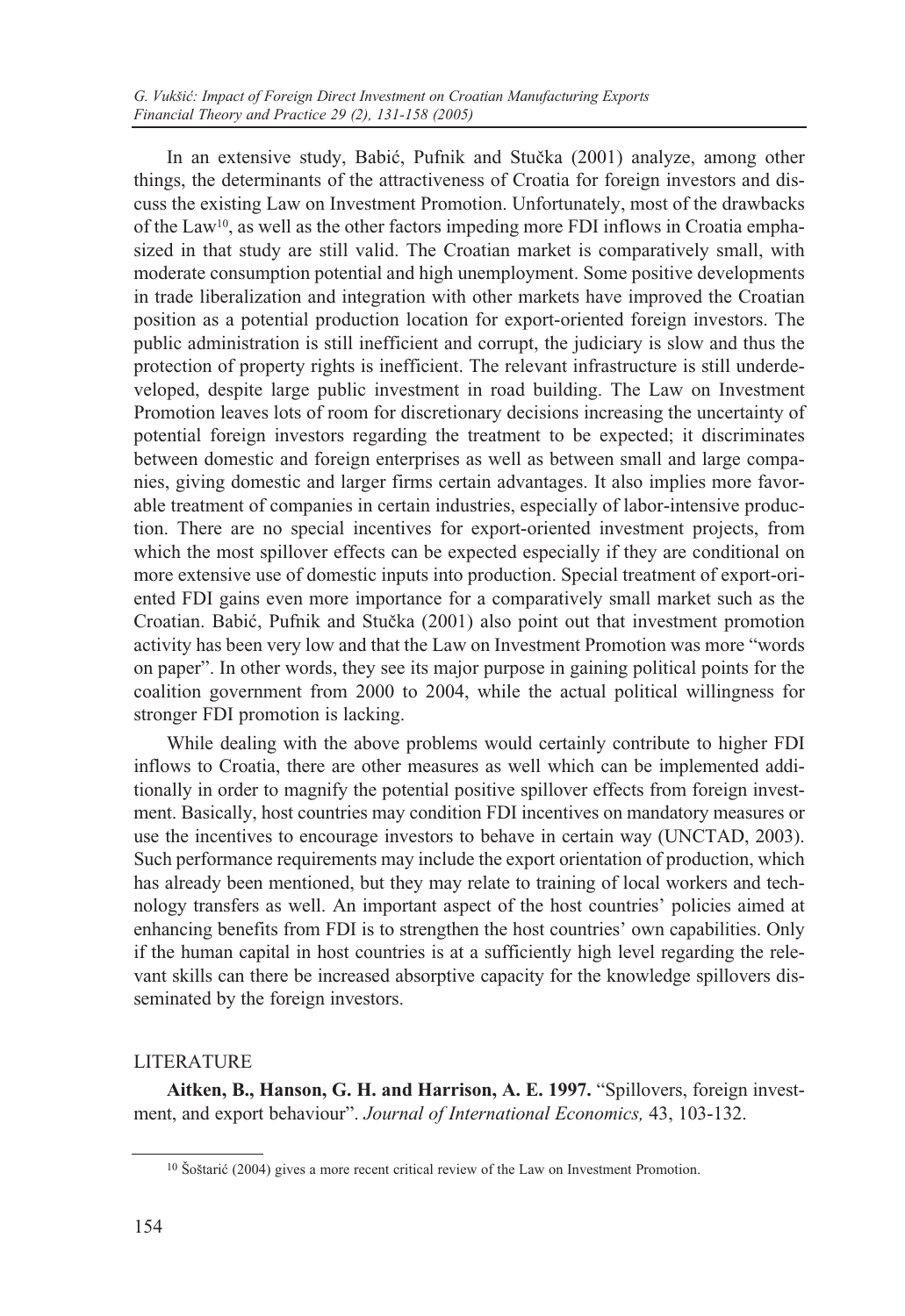Babić, A., Pufnik, A. and Stučka, T., 2001. "Teorija i stvarnost inozemnih izravnih ulaganja u svijetu i u tranzicijskim zemljama s posebnim osvrtom na Hrvatsku". *Pregledi,* P-9. Zagreb: Hrvatska narodna banka.

**Babiæ, A., 2002.** *Flatliners: The story of Croatian exports*. Paper presented at the conference: "International Conference of the Faculty of Economics Sarajevo ICES2002: Transition in Central and Eastern Europe – Challenges of 21st Century", October 2002, Sarajevo, published in conference proceedings.

**Barrios, S., Görg, H. and Strobl, E., 2003.** "Explaining Firms' Export Behaviour: R&D, Spillovers and the Destination Market". *Oxford Bulletin of Economics and Statistics,* (65), 475-496.

**Barry, F. and Bradley, J., 1997.** "FDI and Trade: The Irish Host-Country Experience". *The Economic Journal*, (107), 1798-1811.

**Bejakoviæ, P. and Lowther, J. (eds.), 2004.** *Croatian Human Resource Competitiveness Study.* Zagreb: Institute of Public Finance.

**Blomström, M., 1991.** "Host Country Benefits of Foreign Direct Investment" in: D. McFetridge, ed. *Foreign Investment, Technology and Economic Growth.* Calgary: Calgary University Press.

**Breuss, F., 2003.** *Reale Außenwirtschaft und Europäische Integration.* Frankfurt am Main: Peter Lang.

**Campos, N. F. and Kinoshita, Y., 2002.** "Foreign direct investment as technology transferred: Some panel evidence from the transition economies". *The Manchester School,* 70 (3), 398-419.

**Carstensen, K. and Toubal, F., 2004.** "Foreign direct investment in Central and Eastern European countries: a dynamic panel analysis". *Journal of Comparative Economics,* 32 (1), 3-22.

**Djankov, S. and Hoekman, S., 1996.** "Intra-Industry Trade, Foreign Direct Investment, and the Reorientation of Eastern European Exports". *Policy Research Working Paper,* No. 1652. Washington, D.C.: The World Bank.

**Dunning, J. H., 1993.** *Multinational Enterprises and the Global Economy.* Reading, MA: Addison-Wesley Publishing Company.

**Galinec, D. and Jurlin, K., 2003.** "Kako potaknuti hrvatski robni izvoz nakon višegodišnje stagnacije?" *Carinski vjesnik,* 12 (1), 3-20.

**Goldberg, L. S. and Klein, M. W., 2000.** "International Trade and Factor Mobility: An Empirical Investigation" in: G. R. Calvo, R. Dornbusch and M. Obstfeld, eds. *Festschrift in Honor of Robert Mundell.* Cambridge: MIT Press.

**Görg, H. and Strobl, E., 2001.** "Multinational Companies and Productivity Spillovers: A Meta-Analysis". *The Economic Journal,* (111), F723-F739.

**Görg, H. and Greenaway, D., 2003.** "Much Ado About Nothing? Do Domestic Firms Really Benefit from Foreign Direct Investment?" *IZA Discussion Paper,* No. 944.

**Helpman, E. and Krugman, P. R., 1985.** *Market Structure and Foreign Trade.* Cambridge: MIT Press.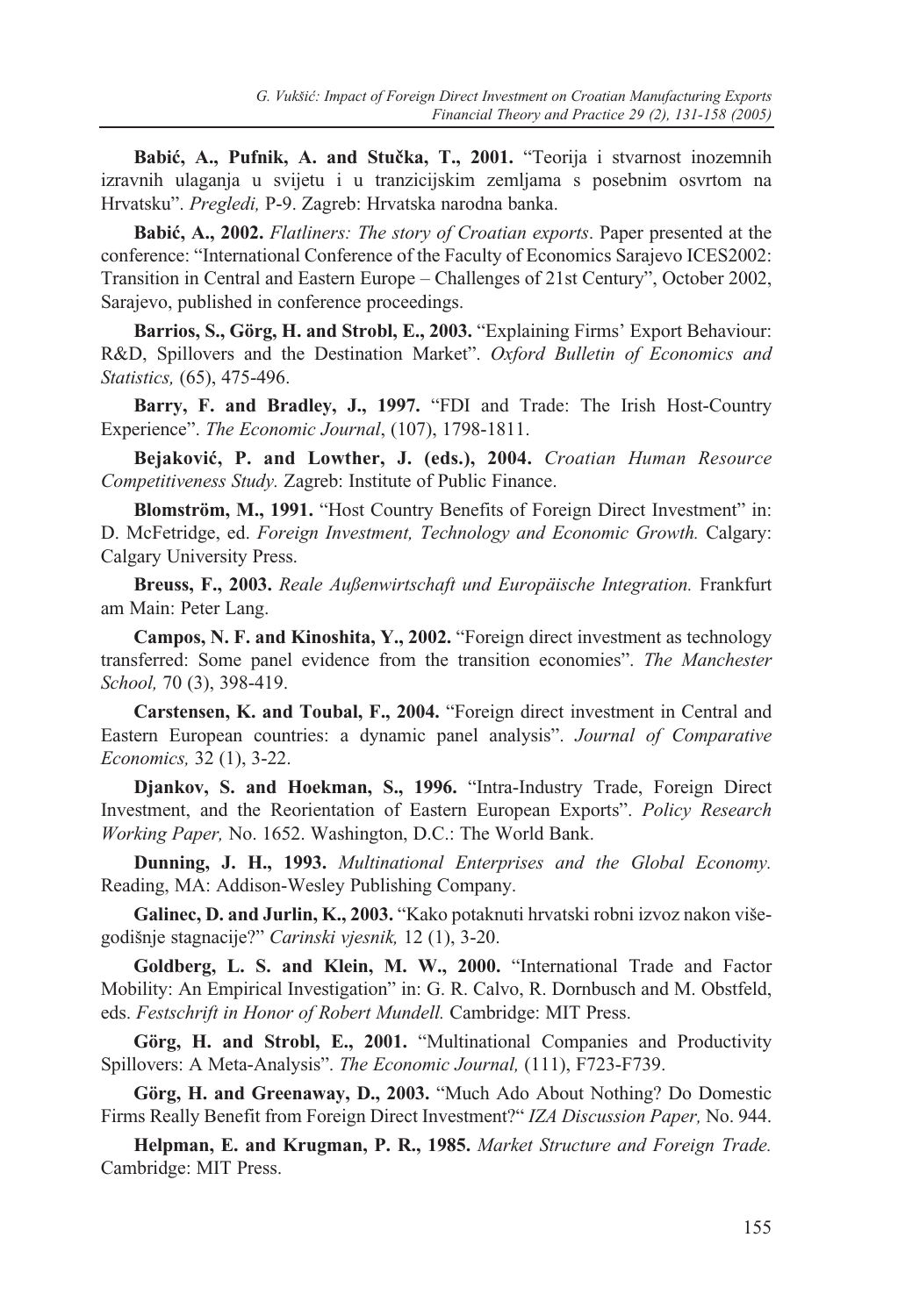**Jensen, C., 2002.** "Foreign Direct Investment, Industrial Restructuring and the Upgrading of Polish Exports". *Applied Economics,* (34), 207-217.

**Kumar, A. and Zajc, K., 2003.** "Foreign Direct Investment's Impact on Host-Country Export Performance Tested on Industry-Level Panel Data for Slovenia" in: *Fifth International Conference on "Enterprise in Transition"*, Split, Croatia, 1222-1233.

**Kunst, R. and Marin, D., 1989.** "On Exports and Productivity: A Causal Analysis". *The Review of Economics and Statistics* ,71 (4), 699-703.

**Lipsey, R. E., 2002.** "Home and host country effects of FDI". *NBER Working Paper,* No. 9293.

**Markusen, J. R., 2002.** *Multinational Firms and the Theory of International Trade.* Cambridge: MIT Press.

**Nikiæ, G., 2003.** *Tranzicija u Hrvatskoj: Deset godina stabilnosti teèaja i cijena.* Zagreb: Ekonomski institut : Binoza Press.

**Pindyck, R. S. and Rubinfeld, D. L., 1998.** *Econometric Models and Economic Forecasts*. New York: McGraw-Hill.

**Prucha, I. R., 2002.** *Estimation of Panel Data Models*. Draft.

**Repkine, A. and Walsh, P., 1998.** "European trade and foreign direct investment U-shaping industrial output in central and eastern Europe – theory and evidence". *IMF Working Paper,* WP/98/159.

**Škudar, A., 2004.** "Pregled i analiza izravnih ulaganja u Republiku Hrvatsku". *Pregledi,* P-16. Zagreb: Hrvatska Narodna Banka.

**Šoštariæ, B., 2004.** "Novi zakon o poticanju ulaganja". *Carinski vjesnik,* 13 (7), 43-50.

**Stuèka, T., 2004.** "The Effects of Exchange Rate Changes on the Trade Balance in Croatia". *IMF Working Paper,* WP/04/65.

**Sun, H., 2001.** "Foreign Direct Investment and Regional Export Performance in China". *Journal of Regional Science,* 41 (2), 317-336.

**Švigir, M., 2004.** "Structural aspects of labor force cost competitiveness among employees in Croatia's manufacturing industry" in: P. Bejaković and J. Lowther, eds. *Croatian Human Resource Competitiveness Study.* Zagreb: Institute of Public Finance.

**UNCTAD, 2001.** *World Investment Report: Promoting Linkages*. New York ; Geneva: United Nations.

**UNCTAD, 2002.** *World Investment Report: Transnational Corporations and Export Competitiveness.* New York ; Geneva: United Nations.

**UNCTAD, 2003.** *World Investment Report: FDI Policies for Development: National and International Perspectives*. New York ; Geneva: United Nations.

**WIIW, 2003.** *Handbook of Statistics: Countries in Transition 2002*. Vienna: WIIW.

**Wooldridge, J. M., 2002.** *Econometric Analysis of Cross Section and Panel Data*. Cambridge: MIT Press.

**Zhang, K. H. and Song, S., 2000.** "Promoting Exports: The Role of Inward FDI in China". *China Economic Review,* 11 (4), 385-396.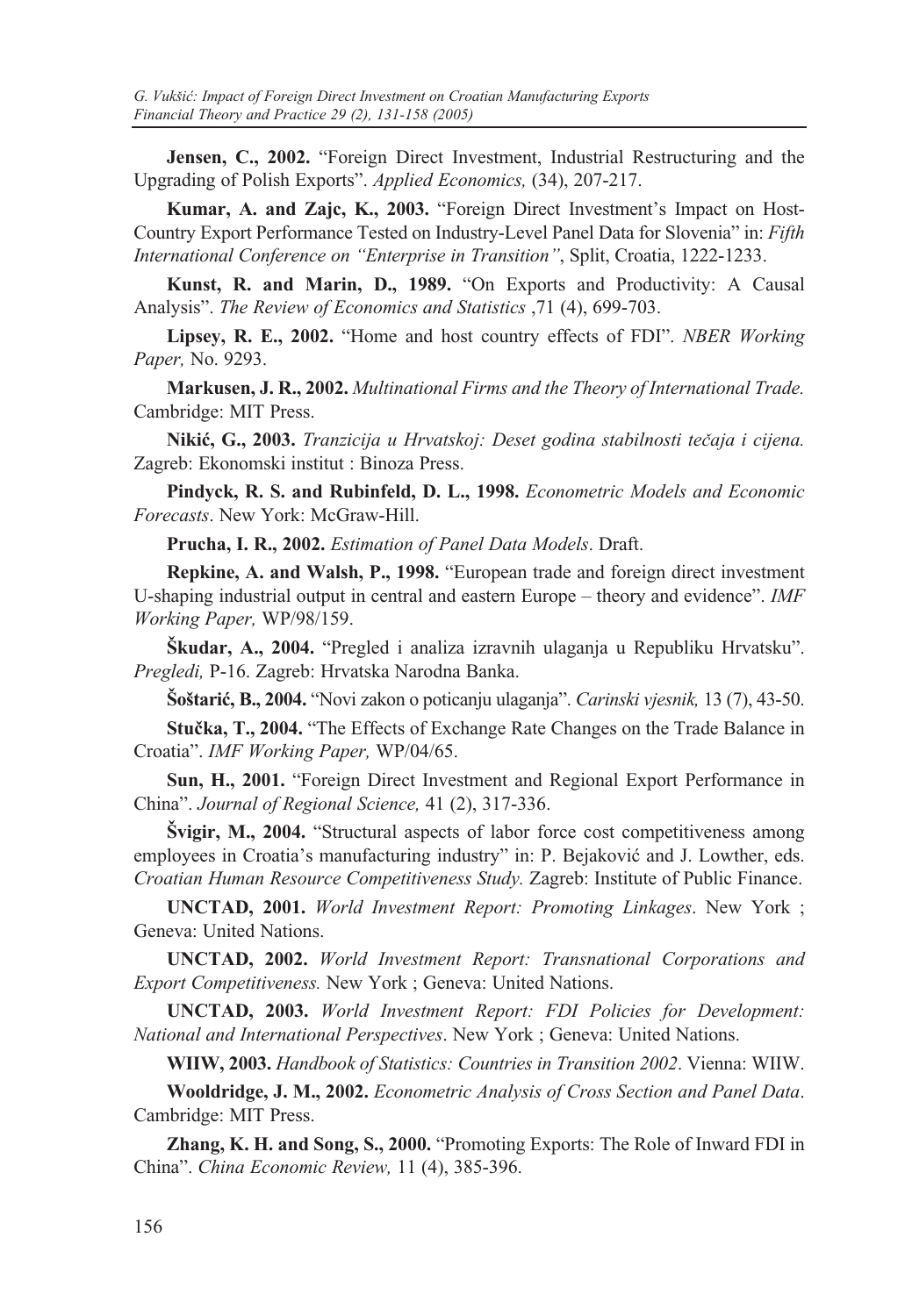## **Appendix**

*Manufacturing industry by branches (NCEA)*

| D        | Manufacturing                                                                                                                                                                                                                                                                                                                                                                                                            |
|----------|--------------------------------------------------------------------------------------------------------------------------------------------------------------------------------------------------------------------------------------------------------------------------------------------------------------------------------------------------------------------------------------------------------------------------|
| 15       | Manufacture of food products and beverages                                                                                                                                                                                                                                                                                                                                                                               |
| 16       | Manufacture of tobacco products                                                                                                                                                                                                                                                                                                                                                                                          |
| 17       | Manufacture of textiles                                                                                                                                                                                                                                                                                                                                                                                                  |
| 18       | Manufacture of wearing apparel; dressing and dyeing of fur                                                                                                                                                                                                                                                                                                                                                               |
| 19       | Tanning, handbags, saddlery, harness and footwear                                                                                                                                                                                                                                                                                                                                                                        |
| 20       | Manufacture of wood and of products of wood and cork, not including furniture; man-                                                                                                                                                                                                                                                                                                                                      |
|          | ufacture of articles of straw and plaiting materials                                                                                                                                                                                                                                                                                                                                                                     |
| 21       | Manufacture of pulp, paper and paper products                                                                                                                                                                                                                                                                                                                                                                            |
| 22       | Publishing, printing and reproduction of recorded media                                                                                                                                                                                                                                                                                                                                                                  |
| 23       | Manufacture of coke, refined petroleum products and nuclear fuel                                                                                                                                                                                                                                                                                                                                                         |
| 24       | Manufacture of chemicals and chemical products                                                                                                                                                                                                                                                                                                                                                                           |
| 25       | Manufacture of rubber and plastic products                                                                                                                                                                                                                                                                                                                                                                               |
| 26       | Manufacture of other non-metallic mineral products                                                                                                                                                                                                                                                                                                                                                                       |
| 27       | Manufacture of basic metals                                                                                                                                                                                                                                                                                                                                                                                              |
| 28       | Manufacture of fabricated metal products, except machinery and equipment                                                                                                                                                                                                                                                                                                                                                 |
| 29       | Manufacture of machinery and equipment n.e.c.                                                                                                                                                                                                                                                                                                                                                                            |
| 31       | Manufacture of electrical machinery and apparatus, n.e.c.                                                                                                                                                                                                                                                                                                                                                                |
| 32       | Manufacture of radio, television and communication equipment and apparatus                                                                                                                                                                                                                                                                                                                                               |
| 33       | Manufacture of medical, precision and optical instruments, watches and clocks                                                                                                                                                                                                                                                                                                                                            |
| 34       | Manufacture of motor vehicles, trailers and semi-trailers                                                                                                                                                                                                                                                                                                                                                                |
| 35       | Manufacture of other transport equipment                                                                                                                                                                                                                                                                                                                                                                                 |
| $\gamma$ | $M_1, \ldots, L_n, \ldots, L_n, \ldots, L_n, \ldots, L_n, \ldots, L_n, \ldots, L_n, \ldots, L_n, \ldots, L_n, \ldots, L_n, \ldots, L_n, \ldots, L_n, \ldots, L_n, \ldots, L_n, \ldots, L_n, \ldots, L_n, \ldots, L_n, \ldots, L_n, \ldots, L_n, \ldots, L_n, \ldots, L_n, \ldots, L_n, \ldots, L_n, \ldots, L_n, \ldots, L_n, \ldots, L_n, \ldots, L_n, \ldots, L_n, \ldots, L_n, \ldots, L_n, \ldots, L_n, \ldots, L_n$ |

36 Manufacture of furniture; manufacturing, n.e.c.

|                     |                             |                         | Dependent variable: Exports                        |                        |
|---------------------|-----------------------------|-------------------------|----------------------------------------------------|------------------------|
|                     |                             |                         | Estimation method: Random Effects – GLS Estimation |                        |
|                     | Model 1                     | Model 2                 | Model 3                                            | Model 4                |
| Constant            | $-5.466**$<br>$(2.495) -$   | $4.793*$<br>$(2.906) -$ | 1.259<br>(3.230)                                   | 0.035<br>$-(3.701)$    |
| Productivity        | $0.263$ ***<br>(0.084)      | $0.252***$<br>(0.088)   | $0.250***$<br>(0.090)                              | 0.129<br>(0.095)       |
| Unit labor costs    | $-0.391$ ***<br>$(0.138) -$ | $0.575***$<br>(0.133)   | 0.149<br>$-(0.167)$                                | $0.325**$<br>(0.163)   |
| <b>REER</b>         | $2.374$ ***<br>(0.524)      | $2.369***$<br>(0.601)   | $1.239*$<br>(0.689)                                | 1.193<br>(0.776)       |
| Investment          |                             | $0.079**$<br>(0.039)    |                                                    | $0.106**$<br>(0.051)   |
| <b>FDI</b>          |                             |                         | $0.065**$<br>(0.029)                               | $0.090$ ***<br>(0.034) |
| <b>Observations</b> | 147                         | 126                     | 115                                                | 102                    |
| Adj. $R^2$          | 0.45                        | 0.48                    | 0.45                                               | 0.48                   |

## *Table A1 Results of random effects estimations I*

*Note: Standard errors are in parentheses. \*\*\*, \*\*, \* indicate significance at the 1 percent, 5 percent and 10 percent levels, respectively.*